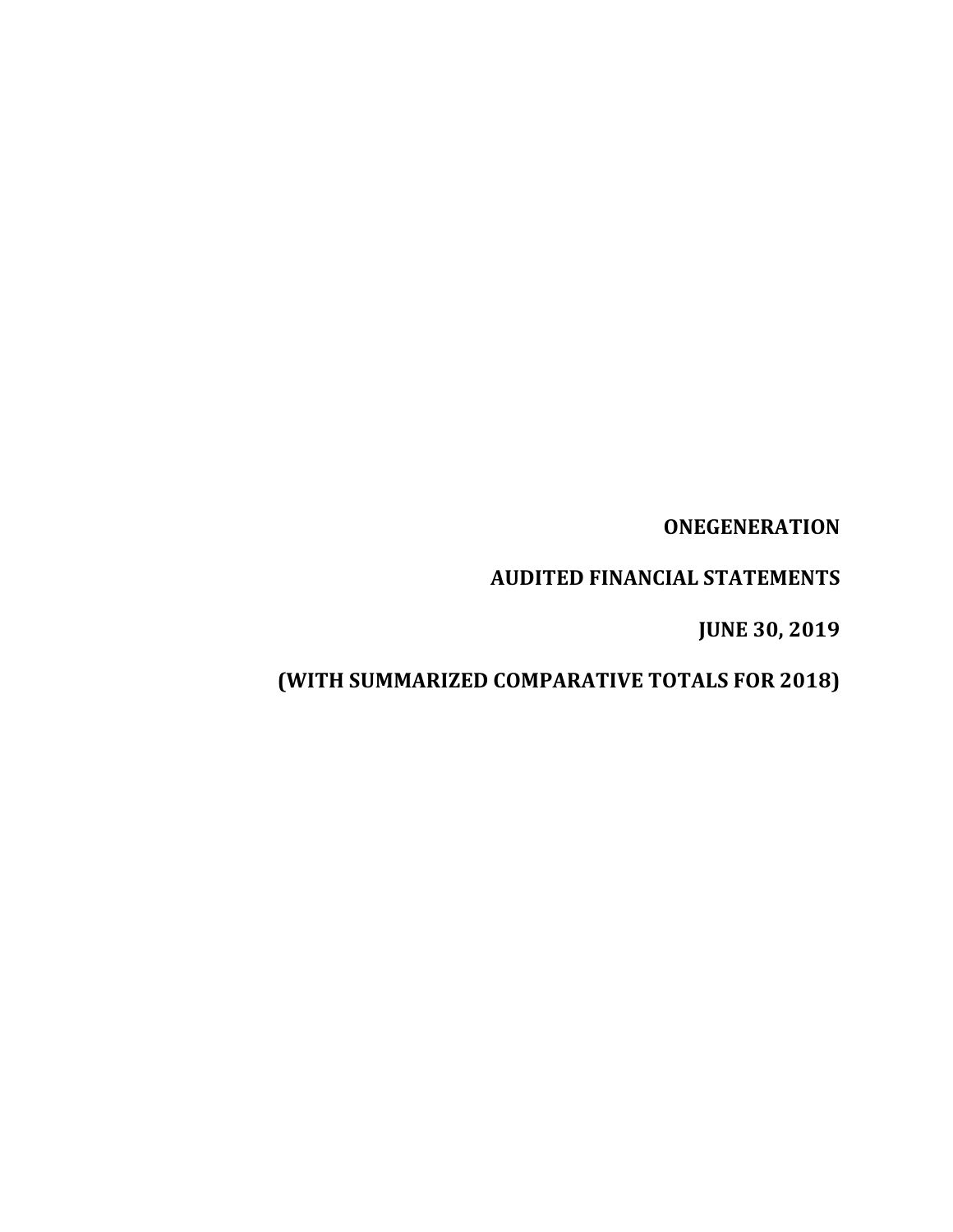# **TABLE OF CONTENTS**

|                                                                                                                                                                                                                          | Page      |
|--------------------------------------------------------------------------------------------------------------------------------------------------------------------------------------------------------------------------|-----------|
| <b>INDEPENDENT AUDITOR'S REPORT</b>                                                                                                                                                                                      | $1 - 3$   |
| <b>FINANCIAL STATEMENTS</b>                                                                                                                                                                                              |           |
| Statement of financial position                                                                                                                                                                                          | 4         |
| Statement of activities and changes in net assets                                                                                                                                                                        | 5         |
| Statement of functional expenses                                                                                                                                                                                         | 6         |
| Statements of cash flows                                                                                                                                                                                                 | 7         |
| Notes to financial statements                                                                                                                                                                                            | $8 - 21$  |
| SUPPLEMENTARY INFORMATION                                                                                                                                                                                                |           |
| Schedule of expenditures of federal awards                                                                                                                                                                               | 22        |
| Notes to the Schedule of Expenditures of Federal Awards                                                                                                                                                                  | 23        |
| Independent auditor's report on internal control over financial reporting and<br>on compliance and other matters based on an audit of financial statements<br>performed in accordance with government auditing standards | $24 - 25$ |
| Independent auditor's report on compliance with requirements applicable to<br>each major program and on internal control over compliance in accordance<br>with the Uniform Guidance                                      | $26 - 27$ |
| Schedule of audit results, findings and questioned costs                                                                                                                                                                 | 28        |
| Supplementary Schedule #1: Schedule of functional expenses - department of aging                                                                                                                                         | 29        |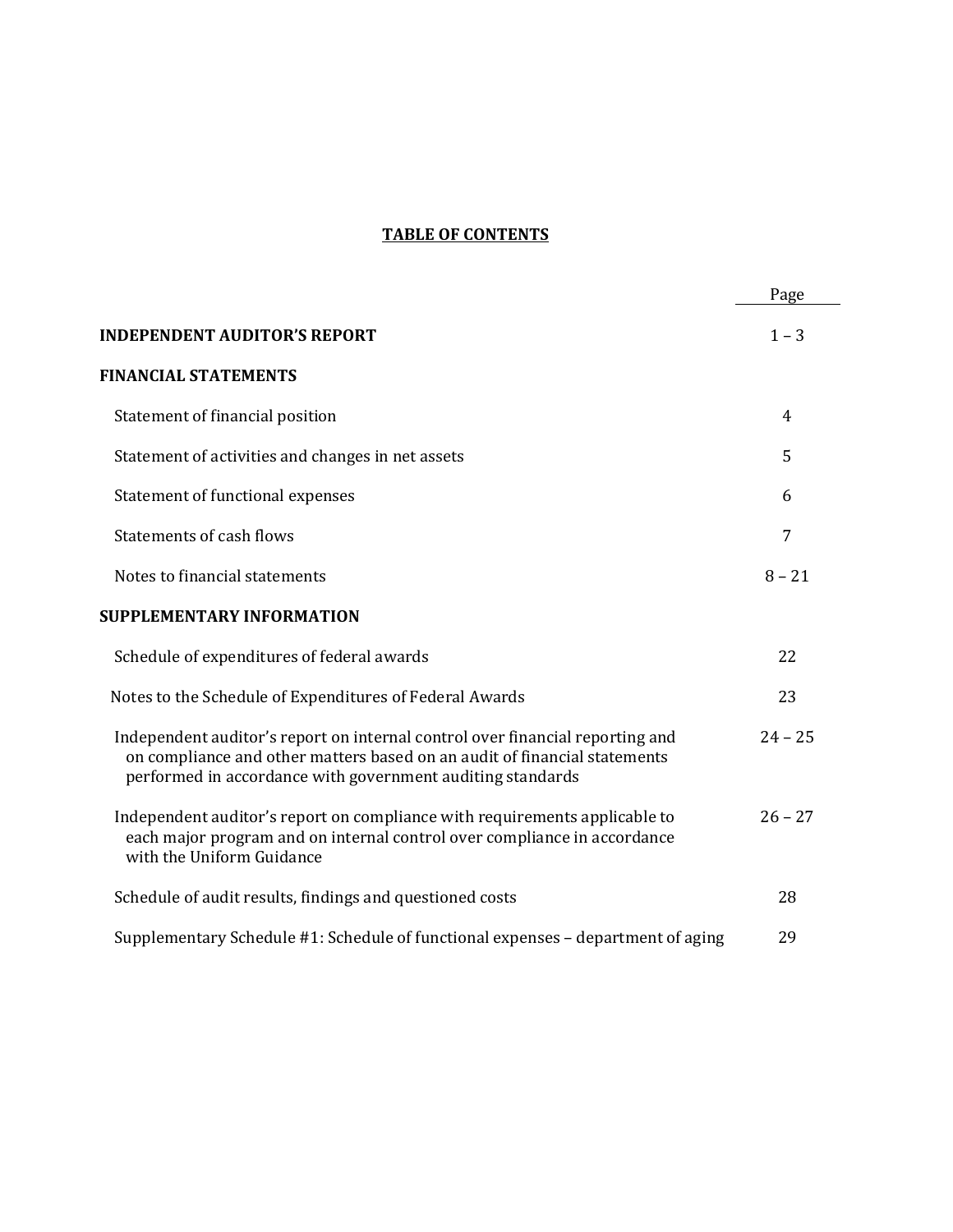

www.ozurovichandassociates.com

# **INDEPENDENT AUDITOR'S REPORT**

To the Board of Directors of **ONEgeneration** Van Nuys, California

## **Report on the Financial Statements**

We have audited the accompanying financial statements of ONEgeneration, which comprise the statement of financial position as of June 30, 2019, and the related statements of activities, functional expenses, and cash flows for the year then ended and the related notes to the financial statements.

## *Management's Responsibility for the Financial Statements*

Management is responsible for the preparation and fair presentation of these financial statements in accordance with accounting principles generally accepted in the United States of America; this includes the design, implementation, and maintenance of internal control relevant to the preparation and fair presentation of financial statements that are free from material misstatement, whether due to fraud or error.

## *Auditors' Responsibility*

Our responsibility is to express an opinion on these financial statements based on our audit. We conducted our audit in accordance with auditing standards generally accepted in the United States of America and the standards applicable to financial audits contained in *Government Auditing Standards*, issued by the Comptroller General of the United States. Those standards require that we plan and perform the audit to obtain reasonable assurance about whether the financial statements are free from material misstatement.

An audit involves performing procedures to obtain audit evidence about the amounts and disclosures in the financial statements. The procedures selected depend on the auditor's judgment, including the assessment of the risks of material misstatement of the financial statements, whether due to fraud or error. In making those risk assessments, the auditor considers internal control relevant to the entity's preparation and fair presentation of the financial statements in order to design audit procedures that are appropriate in the circumstances, but not for the purpose of expressing an opinion on the effectiveness of the entity's internal control. Accordingly, we express no such opinion. An audit also includes evaluating the appropriateness of accounting policies used and the reasonableness of significant accounting estimates made by management, as well as evaluating the overall presentation of the financial statements.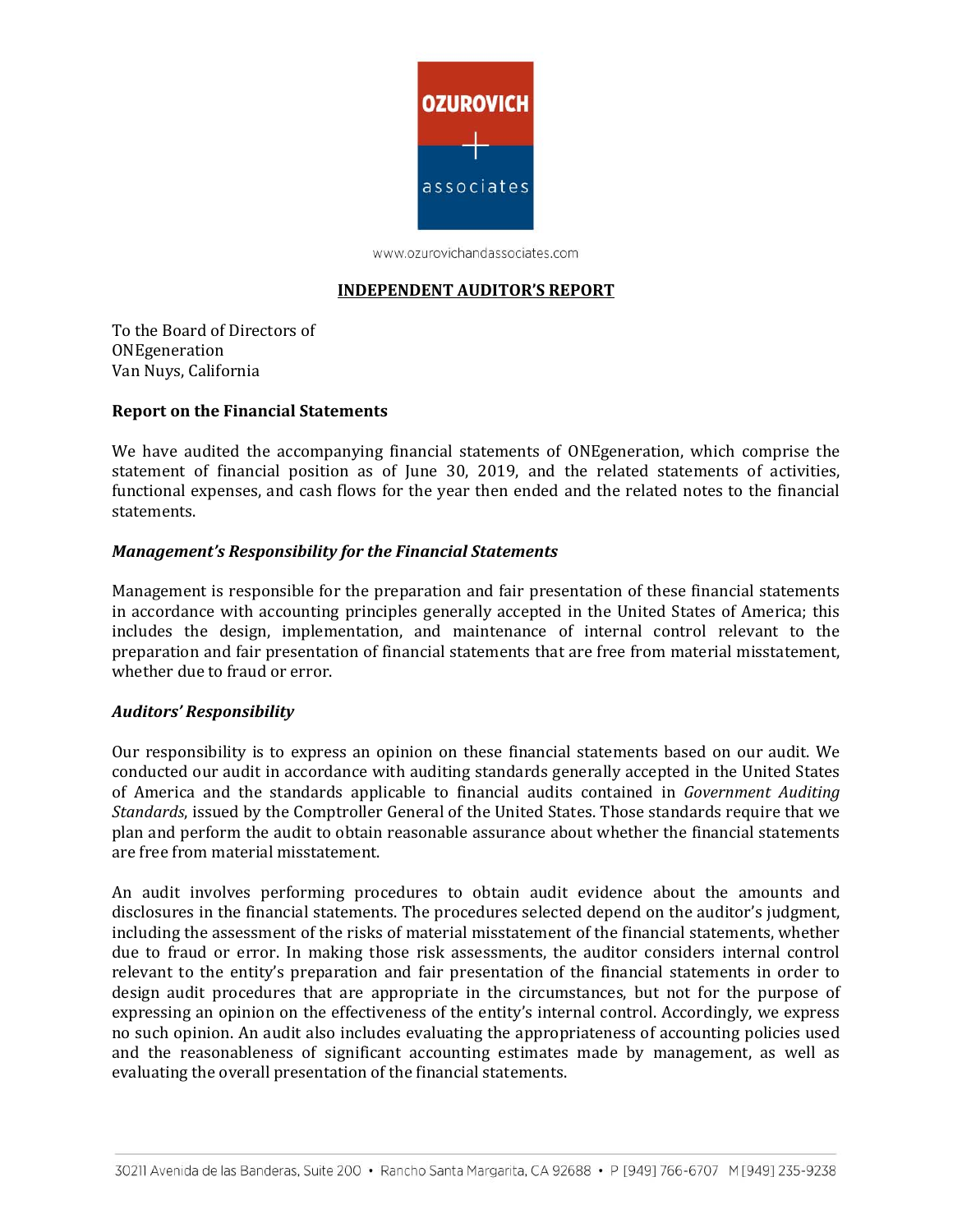We believe that the audit evidence we have obtained is sufficient and appropriate to provide a basis for our audit opinion.

## *Opinion*

In our opinion, the financial statements referred to above present fairly, in all material respects, the financial position of ONEgeneration as of June 30, 2019, and the changes in its net assets and its cash flows for the year then ended in accordance with accounting principles generally accepted in the United States of America.

#### *Other Matters*

#### *Other Information*

Our audit was conducted for the purpose of forming an opinion on the financial statements as a whole. The accompanying Schedule of Expenditures of Federal Awards is presented for purposes of additional analysis as required by the audit requirements of Title 2 U.S. Code of Federal Regulations (CFR) Part 200, *Uniform Administrative Requirements, Cost Principles, and Audit Requirements for Federal Awards* (Uniform Guidance), and is not a required part of the financial statements. Such information is the responsibility of management and was derived from and relates directly to the underlying accounting and other records used to prepare the financial statements. The information has been subjected to the auditing procedures applied in the audit of the financial statements and certain additional procedures, including comparing and reconciling such information directly to the underlying accounting and other records used to prepare the financial statements or to the financial statements themselves, and other additional procedures in accordance with auditing standards generally accepted in the United States of America. In our opinion, the Schedule of Expenditures of Federal Awards is fairly stated in all material respects in relation to the financial statements as a whole.

Our audit was conducted for the purpose of forming an opinion on the financial statements as a whole. The Supplementary Schedule  $# 1 -$  Statement of Functional Expenses – Department of Aging is presented for purposes of additional analysis and is not a required part of the financial statements. Such information is the responsibility of management and was derived from and relates directly to the underlying accounting and other records used to prepare the financial statements. The information has been subjected to the auditing procedures applied in the audit of the financial statements and certain additional procedures, including comparing and reconciling such information directly to the underlying accounting and other records used to prepare the financial statements or to the financial statements themselves, and other additional procedures in accordance with auditing standards generally accepted in the United States of America. In our opinion, the information is fairly stated in all material respects in relation to the financial statements as a whole.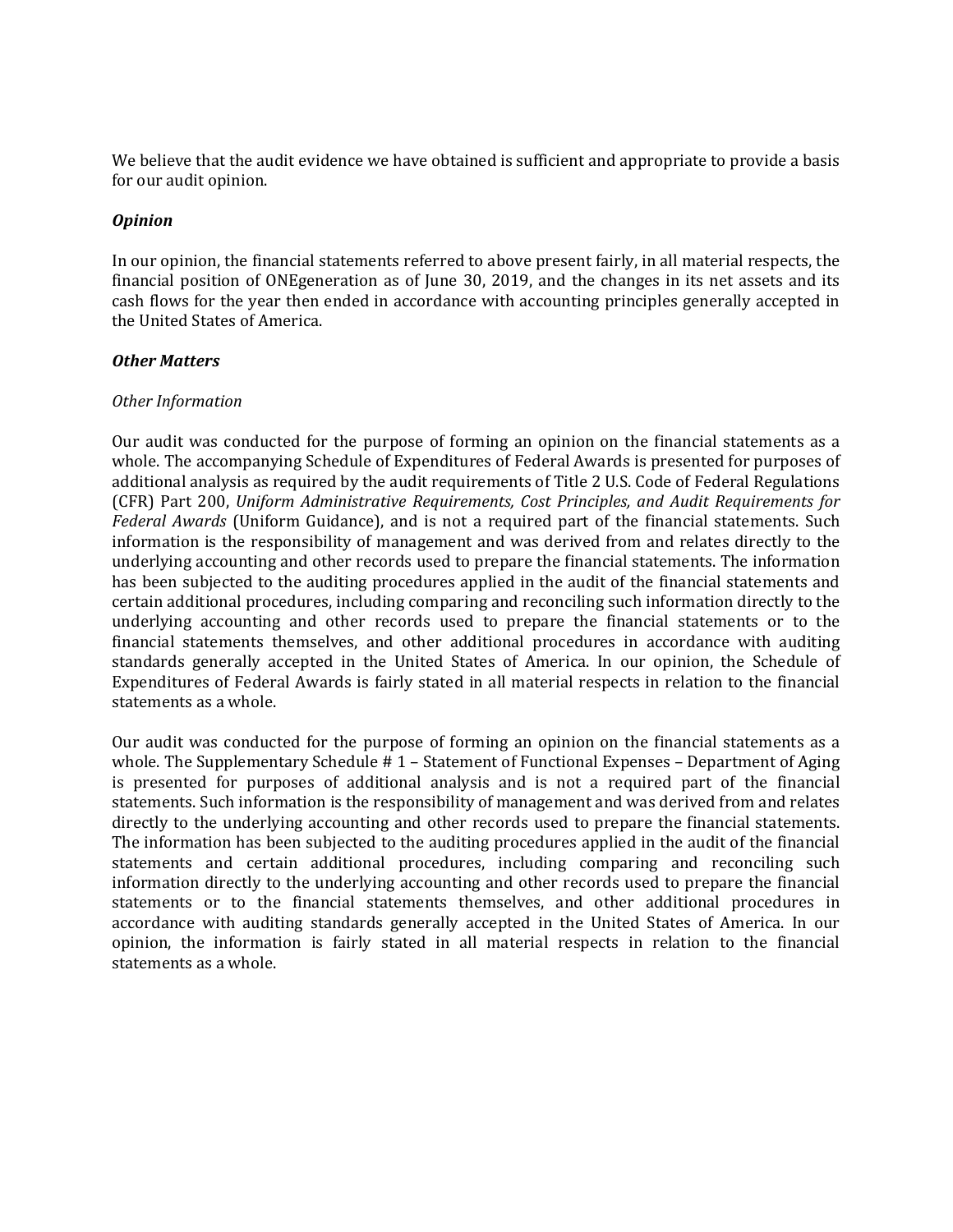#### *Report on Summarized Comparative Information*

We have previously audited ONEgeneration's June 30, 2018 financial statements, and our report dated February 14, 2019, expressed an unmodified opinion on those audited financial statements. In our opinion, the summarized comparative information presented herein as of and for the year ended June 30, 2018, is consistent, in all material respects, with the audited financial statements from which it has been derived.

## **Other Reporting Required by Government Auditing Standards**

In accordance with Government Auditing Standards, we have also issued our report dated March 2, 2020 on our consideration of ONEgeneration's internal control over financial reporting and on our tests of its compliance with certain provisions of laws, regulations, contracts and grant agreements, and other matters. The purpose of that report is solely to describe the scope of our testing of internal control over financial reporting and compliance and the results of that testing, and not to provide an opinion on the effectiveness of ONEgeneration's internal control over financial reporting or on compliance. That report is an integral part of an audit performed in accordance with *Government Auditing Standards* in considering ONEgeneration's internal control over financial reporting and compliance.

*Ozurovich & Associates.*

Matthew Ozurovich Digitally signed by Matthew Ozurovich<br>
Matthew Ozurovich, o=Ozurovich, o=Ozurovich, c=U<br>
Matthew Ozurovich, c=U<br>
Matthew Ozurovich, c=U<br>
Matthew Ozurovich, c=U<br>
Matthew Ozurovich, c=U<br>
Matthew Ozurovich,

DN: cn=Matthew Ozurovich, o=Ozurovich & Associates, ou, email=matt@ozandassociates.com, c=US Date: 2020.03.02 13:02:00 -08'00'

Los Angeles, California March 2, 2020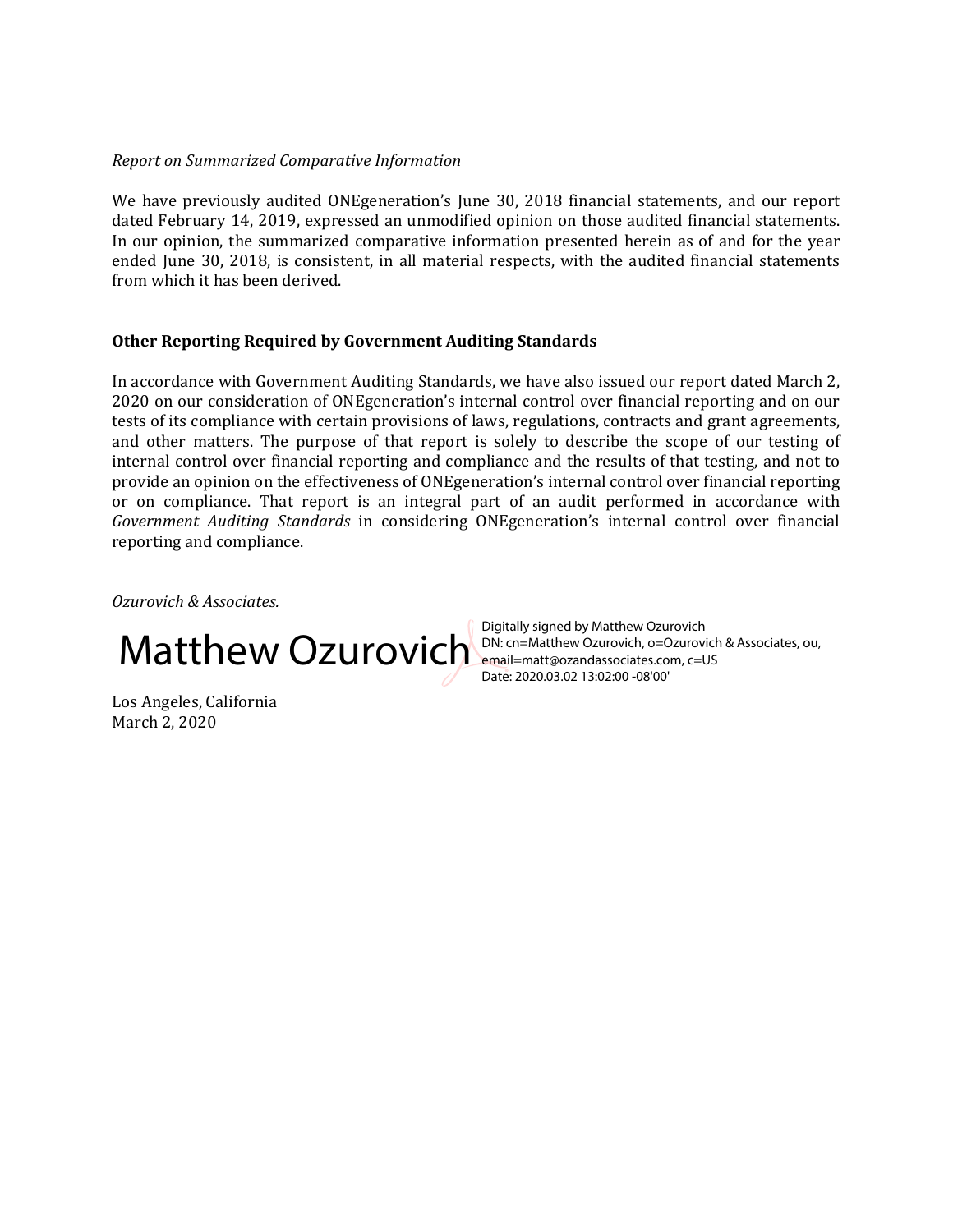#### **ONEGENERATION STATEMENT OF FINANCIAL POSITION JUNE 30, 2019 (WITH SUMMARIZED COMPARATIVE TOTALS FOR 2018)**

|                                                    | 2019                |                      |                     |                   |              |           | 2018            |
|----------------------------------------------------|---------------------|----------------------|---------------------|-------------------|--------------|-----------|-----------------|
|                                                    |                     | <b>WITHOUT DONOR</b> |                     | <b>WITH DONOR</b> |              |           |                 |
|                                                    | <b>RESTRICTIONS</b> |                      | <b>RESTRICTIONS</b> |                   | <b>TOTAL</b> |           | <b>TOTAL</b>    |
| <b>ASSETS</b>                                      |                     |                      |                     |                   |              |           |                 |
| <b>Current assets</b>                              |                     |                      |                     |                   |              |           |                 |
| Cash and cash equivalents - general                | \$                  |                      | \$                  | 660,785           | \$           | 660,785   | \$<br>770,467   |
| Cash and cash equivalents - board designated       |                     | 10,375               |                     |                   |              | 10,375    | 10,375          |
| Investments - board designated (Note 3)            |                     | 251,360              |                     |                   |              | 251,360   | 250,734         |
| Grants and fees receivable - net                   |                     | 1,119,833            |                     |                   |              | 1,119,833 | 236,532         |
| Prepaid expenses                                   |                     | 58,460               |                     |                   |              | 58,460    | 105,583         |
| <b>Total current assets</b>                        |                     | 1,440,028            |                     | 660,785           |              | 2,100,813 | 1,373,691       |
| Property and equipment - net (Note 4)              |                     | 2,389,412            |                     |                   |              | 2,389,412 | 2,397,413       |
| <b>TOTAL ASSETS</b>                                |                     | 3,829,440            | \$                  | 660,785           | $\sqrt{2}$   | 4,490,225 | \$<br>3,771,104 |
| <b>LIABILITIES</b>                                 |                     |                      |                     |                   |              |           |                 |
| <b>Current liabilities</b>                         |                     |                      |                     |                   |              |           |                 |
| Accounts payable                                   | \$                  | 772,054              | \$                  |                   | \$           | 772,054   | \$<br>263,663   |
| Accrued expenses (Note 5)                          |                     | 359,378              |                     |                   |              | 359,378   | 331,216         |
| Deferred income                                    |                     |                      |                     |                   |              |           | 21,280          |
| Notes payable - current (Note 6)                   |                     | 8,657                |                     |                   |              | 8,657     | 8,657           |
| <b>Total current liabilities</b>                   |                     | 1,140,089            |                     |                   |              | 1,140,089 | 624,816         |
| Long-term liabilities                              |                     |                      |                     |                   |              |           |                 |
| Notes payable (Note 6)                             |                     | 109,336              |                     |                   |              | 109,336   | 117,993         |
| Line of credit (Note 7)                            |                     | 845,000              |                     |                   |              | 845,000   | 650,000         |
| <b>Total long-term liabilities</b>                 |                     | 954,336              |                     |                   |              | 954,336   | 767,993         |
| <b>TOTAL LIABILITIES</b>                           |                     | 2,094,425            |                     |                   |              | 2,094,425 | 1,392,809       |
| <b>NET ASSETS</b>                                  |                     |                      |                     |                   |              |           |                 |
| <b>Net assets without donor restrictions</b>       |                     |                      |                     |                   |              |           |                 |
| General fund                                       |                     | 1,473,280            |                     |                   |              | 1,473,280 | 1,346,719       |
| Board designated fund                              |                     | 261,735              |                     |                   |              | 261,735   | 261,109         |
| <b>Total net assets without donor restrictions</b> |                     | 1,735,015            |                     |                   |              | 1,735,015 | 1,607,828       |
| Net assets with donor restrictions (Note 10)       |                     |                      |                     | 660,785           |              | 660,785   | 770,467         |
| <b>TOTAL NET ASSETS</b>                            |                     | 1,735,015            |                     | 660,785           |              | 2,395,800 | 2,378,295       |
| TOTAL LIABILITIES AND NET ASSETS                   | \$                  | 3,829,440            | \$                  | 660,785           | \$           | 4,490,225 | \$<br>3,771,104 |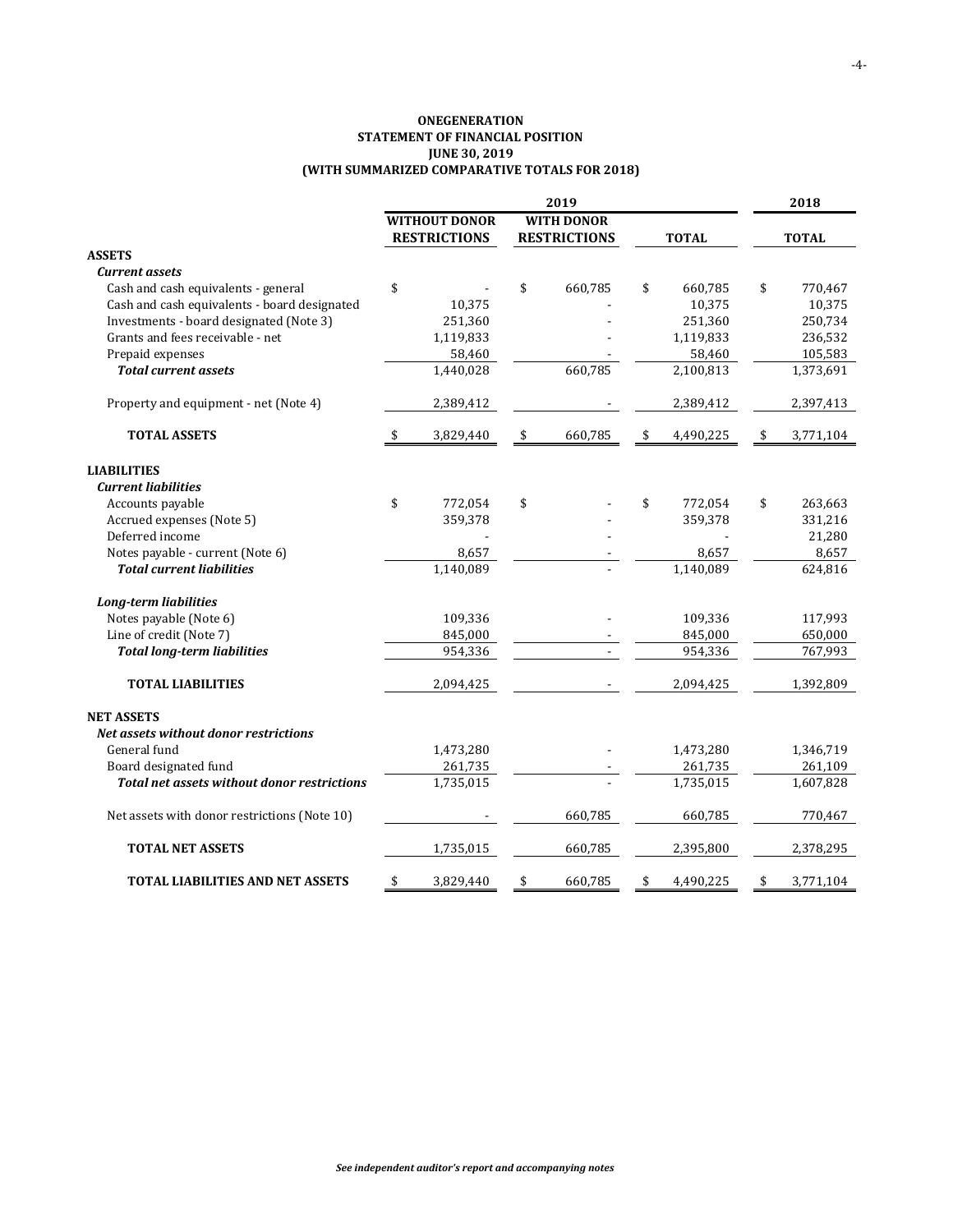#### **(WITH SUMMARIZED COMPARATIVE TOTALS FOR 2018) FOR THE YEAR ENDED JUNE 30, 2019 STATEMENT OF ACTIVITIES AND CHANGES IN NET ASSETS ONEGENERATION**

|                                                 | 2019 |                                             |    |                                          |    | 2018         |    |              |
|-------------------------------------------------|------|---------------------------------------------|----|------------------------------------------|----|--------------|----|--------------|
|                                                 |      | <b>WITHOUT DONOR</b><br><b>RESTRICTIONS</b> |    | <b>WITH DONOR</b><br><b>RESTRICTIONS</b> |    | <b>TOTAL</b> |    | <b>TOTAL</b> |
| <b>REVENUE AND SUPPORT</b>                      |      |                                             |    |                                          |    |              |    |              |
| <b>Support</b>                                  |      |                                             |    |                                          |    |              |    |              |
| Contributions                                   | \$   | 396,303                                     | \$ | 660,785                                  | \$ | 1,057,088    | \$ | 1,246,445    |
| Government contracts                            |      | 2,228,606                                   |    |                                          |    | 2,228,606    |    | 1,670,230    |
| Special events                                  |      | 164,199                                     |    |                                          |    | 164,199      |    | 185,929      |
| Program service donations                       |      | 107,870                                     |    |                                          |    | 107,870      |    | 115,607      |
| <b>Total support</b>                            |      | 2,896,978                                   |    | 660.785                                  |    | 3,557,763    |    | 3,218,211    |
| Revenue                                         |      |                                             |    |                                          |    |              |    |              |
| Daycare fees                                    |      | 3,184,599                                   |    |                                          |    | 3,184,599    |    | 2,983,637    |
| Farmers market income                           |      | 166,389                                     |    |                                          |    | 166,389      |    | 156,298      |
| Other income                                    |      | 336,757                                     |    |                                          |    | 336,757      |    | 337,287      |
| Travel income - senior program                  |      | 51,315                                      |    |                                          |    | 51,315       |    | 59,579       |
| Rental income                                   |      | 332,132                                     |    |                                          |    | 332,132      |    | 297,668      |
| Interest income                                 |      | 972                                         |    |                                          |    | 972          |    | 554          |
| <b>Total revenue</b>                            |      | 4,072,164                                   |    |                                          |    | 4,072,164    |    | 3,835,023    |
|                                                 |      |                                             |    |                                          |    |              |    |              |
| Donated facilities (Note 11)                    |      | 672,368                                     |    |                                          |    | 672,368      |    | 611,244      |
| Net assets released from restrictions (Note 11) |      |                                             |    |                                          |    |              |    |              |
| Satisfaction of program restrictions            |      | 770,467                                     |    | (770, 467)                               |    |              |    |              |
| TOTAL REVENUE, SUPPORT AND RECLASSIFICATIONS    |      | 8,411,977                                   |    | (109, 682)                               |    | 8,302,295    |    | 7,664,478    |
| <b>EXPENSES</b>                                 |      |                                             |    |                                          |    |              |    |              |
| <b>Program services</b>                         |      |                                             |    |                                          |    |              |    |              |
| Department of aging                             |      | 2,012,511                                   |    |                                          |    | 2,012,511    |    | 1,989,632    |
| Childcare                                       |      | 2,929,348                                   |    |                                          |    | 2,929,348    |    | 2,618,142    |
| Care management                                 |      | 234,259                                     |    |                                          |    | 234,259      |    | 19,417       |
| Grandparents as parents                         |      | 254,841                                     |    |                                          |    | 254,841      |    |              |
| Adult day health care                           |      | 576,844                                     |    |                                          |    | 576,844      |    | 491,696      |
| Adult day social care                           |      | 592,200                                     |    |                                          |    | 592,200      |    | 762,231      |
| Senior services                                 |      | 467,087                                     |    |                                          |    | 467,087      |    | 390,421      |
| Farmers market                                  |      | 61,895                                      |    |                                          |    | 61,895       |    | 88,078       |
| <b>Total program services</b>                   |      | 7,128,985                                   |    |                                          |    | 7,128,985    |    | 6,359,617    |
|                                                 |      |                                             |    |                                          |    |              |    |              |
| <b>Supporting services</b>                      |      |                                             |    |                                          |    |              |    |              |
| Administrative                                  |      | 1,035,833                                   |    |                                          |    | 1,035,833    |    | 1,130,120    |
| Fund development                                |      | 119,972                                     |    |                                          |    | 119,972      |    | 46,198       |
| <b>Total supporting services</b>                |      | 1,155,805                                   |    | $\overline{a}$                           |    | 1,155,805    |    | 1,176,318    |
|                                                 |      |                                             |    |                                          |    |              |    |              |
| <b>TOTAL EXPENSES</b>                           |      | 8,284,790                                   |    |                                          |    | 8,284,790    |    | 7,535,935    |
| <b>CHANGE IN NET ASSETS</b>                     |      | 127,187                                     |    | (109, 682)                               |    | 17,505       |    | 128,543      |
| <b>NET ASSETS, Beginning of year</b>            |      | 1,607,828                                   |    | 770,467                                  |    | 2,378,295    |    | 2,249,752    |
| <b>NET ASSETS, End of year</b>                  | \$   | 1,735,015                                   | \$ | 660,785                                  | \$ | 2,395,800    | \$ | 2,378,295    |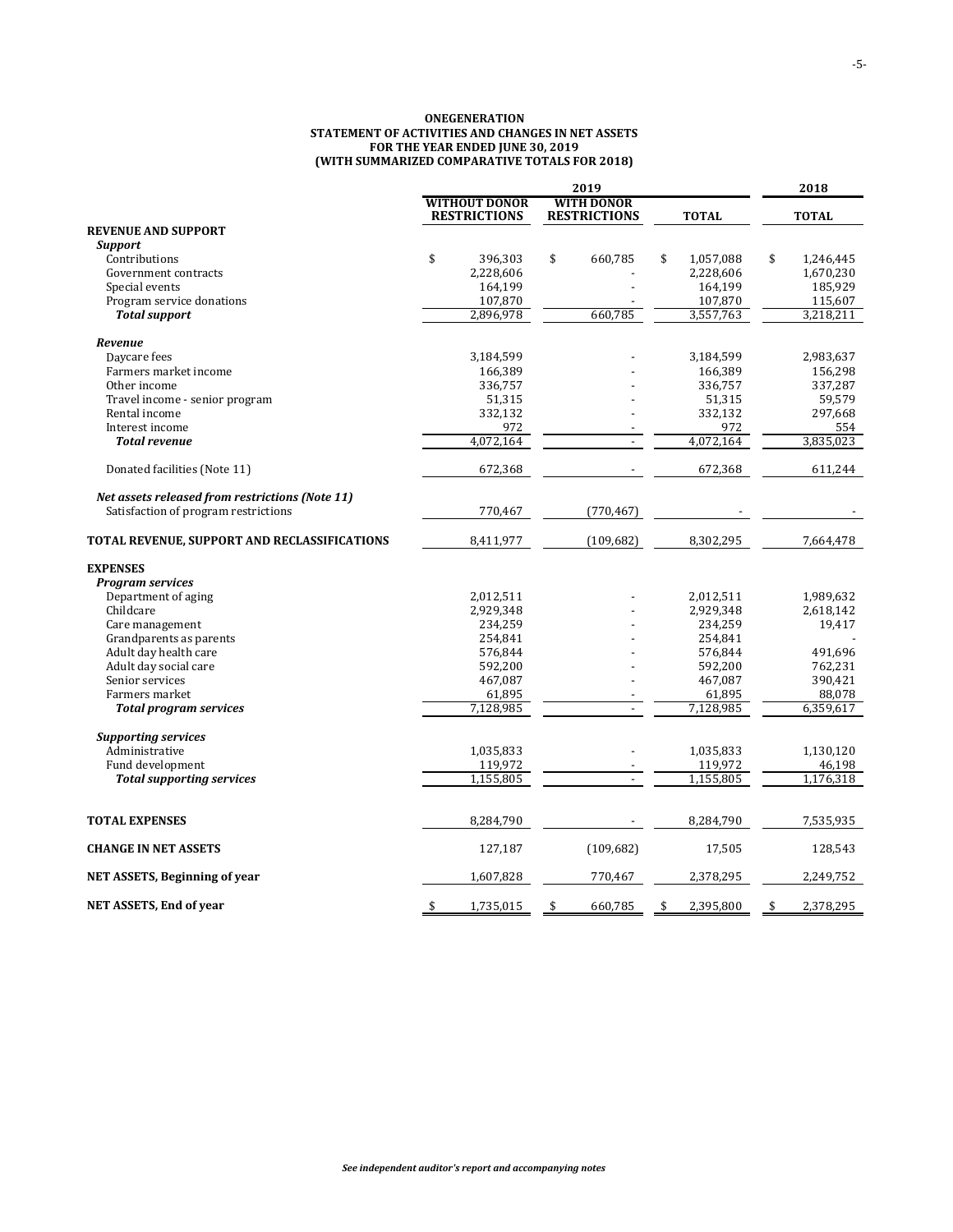#### **ONEGENERATION STATEMENT OF FUNCTIONAL EXPENSES FOR THE YEAR ENDED JUNE 30, 2019 (WITH SUMMARIZED COMPARATIVE TOTALS FOR 2018)**

|                                                         |                           |                            |                    |                            |                                        |                                 | 2019                     |                       |                             |                                 |                            |                                       | 2018                 |
|---------------------------------------------------------|---------------------------|----------------------------|--------------------|----------------------------|----------------------------------------|---------------------------------|--------------------------|-----------------------|-----------------------------|---------------------------------|----------------------------|---------------------------------------|----------------------|
|                                                         |                           |                            |                    |                            | <b>Program Services</b>                |                                 |                          |                       |                             |                                 | <b>Supporting Services</b> |                                       |                      |
|                                                         | Department of<br>Aging    | Childcare                  | Care<br>Management | Grandparents<br>as Parents | <b>Adult Day</b><br><b>Health Care</b> | <b>Adult Day Social</b><br>Care | <b>Senior Services</b>   | Farmers Market        | PROGRAM TOTAL               | Administration                  | Fund<br>Development        | <b>TOTAL</b>                          | <b>TOTAL</b>         |
| Salaries<br>Payroll taxes and employee benefits         | 638,292<br>-\$<br>172,329 | 1,886,368<br>\$<br>282,956 | 120,450<br>18,068  | 157,565<br>-\$<br>23,635   | 324,406<br>-\$<br>48,661               | 367,344<br>- \$<br>55,102       | 261,213<br>-\$<br>39,182 | 37,144<br>\$<br>5,571 | 3,792,782<br>-\$<br>645,504 | 514,975<br>$\sqrt{3}$<br>72,638 | 48,777<br>-\$<br>6,882     | 4,356,534<br>$\mathsf{\$}$<br>725,024 | 3,803,059<br>676,977 |
| Total salaries, payroll taxes,<br>and employee benefits | 810,621                   | 2,169,324                  | 138,518            | 181,200                    | 373,067                                | 422,446                         | 300,395                  | 42,715                | 4,438,286                   | 587,613                         | 55,659                     | 5,081,558                             | 4,480,036            |
| Advertising and recruitment                             |                           | 503                        |                    | 165                        | $\overline{\phantom{a}}$               | 3,117                           |                          |                       | 3,785                       | 1,622                           |                            | 5,407                                 | 2,598                |
| Audit                                                   | 18,000                    |                            |                    | 2,850                      | $\overline{\phantom{a}}$               |                                 |                          |                       | 20,850                      | 3,540                           |                            | 24,390                                | 21,500               |
| Bad debt                                                |                           |                            |                    |                            | 856                                    | 3,967                           |                          |                       | 4,823                       |                                 |                            | 4,823                                 | 4,600                |
| <b>Bank charges</b>                                     |                           | 44,955                     |                    |                            | $\overline{\phantom{a}}$               |                                 |                          |                       | 44,955                      | 6,456                           |                            | 51,411                                | 66,462               |
| Board expenses                                          |                           |                            |                    |                            | $\overline{\phantom{a}}$               |                                 |                          |                       |                             | 1,012                           |                            | 1,012                                 | 1,093                |
| Computer expenses                                       |                           | 13,542                     | 792                | 1,680                      | 5,130                                  | 5,092                           | 1,896                    | 267                   | 28,399                      | 4,088                           |                            | 32,487                                | 28,667               |
| Consulting                                              |                           |                            |                    |                            | $\overline{\phantom{a}}$               |                                 | 100                      |                       | 100                         | 3,130                           |                            | 3,230                                 | 2,620                |
| Depreciation                                            | 10,555                    |                            |                    |                            |                                        |                                 |                          |                       | 10,555                      | 236,811                         |                            | 247,366                               | 202,377              |
| DOA - Indirect costs                                    | 158,987                   |                            | 4,769              |                            |                                        |                                 | $\overline{\phantom{a}}$ |                       | 163,756                     |                                 |                            | 163,756                               | 151,371              |
| Dues and subscriptions                                  |                           |                            |                    |                            | 2,943                                  |                                 | 710                      |                       | 3,653                       | 2,235                           |                            | 5,888                                 | 7,358                |
| Fund development                                        |                           |                            |                    |                            |                                        |                                 |                          |                       |                             |                                 | 54,633                     | 54,633                                | 32,918               |
| Insurance                                               | 17,766                    | 16,100                     | 941                | 430                        | 2,771                                  | 3,135                           | 2,229                    | 317                   | 43,689                      | 4,864                           |                            | 48,553                                | 50,543               |
| Interest expenses                                       | $\overline{\phantom{a}}$  | 15,763                     | 922                | 1,316                      | 2,712                                  | 3,070                           | 2,182                    | 310                   | 26,275                      | 4,761                           |                            | 31,036                                | 7,778                |
| Legal and accounting                                    |                           | 8,436                      | 493                | 2,141                      | 1,452                                  | 1,643                           | 1,168                    | 166                   | 15,499                      | 2,548                           |                            | 18,047                                | 19,677               |
| Maintenance and repair                                  | 150                       | 117,479                    | 5,897              | 8,882                      | 17,352                                 | 19,635                          | 14,107                   | 1,985                 | 185,487                     | 39,548                          |                            | 225,035                               | 226,642              |
| Marketing and promotion                                 |                           |                            |                    | 5,461                      |                                        |                                 | 271                      | 117                   | 5,849                       | 6,602                           |                            | 12,451                                | 3,627                |
| Meals                                                   | 601,092                   | 156,383                    | 26,583             | 379                        | 22,372                                 | 26,603                          | (1,883)                  | $\sim$                | 831,529                     |                                 |                            | 831,529                               | 826,063              |
| Mileage                                                 | 20,739                    |                            |                    | 5,997                      | 205                                    |                                 | 4,580                    | 61                    | 31,582                      | 5,825                           |                            | 37,407                                | 30,054               |
| Miscellaneous                                           |                           | 26,054                     | 1,088              | 5,408                      | 5,320                                  | 4,231                           |                          | 6,778                 |                             | 5,625                           |                            | 58,484                                | 57,598               |
|                                                         |                           |                            |                    |                            |                                        |                                 | 3,980                    |                       | 52,859                      |                                 |                            |                                       |                      |
| Office supplies                                         | 33,349                    | 20,853                     | 694                | 2,153                      | 2,793                                  | 2,363                           | 18,675                   | 1,273                 | 82,153                      | 3,587                           |                            | 85,740                                | 79,820               |
| Outside services/Professional fees                      | 37,643                    | 13,385                     | 32,520             | 225                        | 52,281                                 | 34,585                          | 13,491                   |                       | 184,130                     | 10,579                          |                            | 194,709                               | 217,881              |
| Postage                                                 |                           | 162                        |                    | 47                         | 151                                    |                                 |                          |                       | 360                         | 5,326                           |                            | 5,686                                 | 4,691                |
| Printing                                                |                           |                            |                    | 35                         |                                        |                                 |                          |                       | 35                          | 1,441                           |                            | 1,476                                 | 4,225                |
| Seminars and training                                   |                           | 16,489                     |                    | 10,280                     | 2,829                                  | 1,990                           | 10,288                   |                       | 41,876                      | 622                             |                            | 42,498                                | 33,058               |
| Supplies                                                | 2,172                     | 35,188<br>2,268            |                    | 85                         | 7,537<br>6,535                         | 5,046<br>454                    | 3,148<br>3,059           | 446<br>1,753          | 51,365<br>16,326            | 2,699                           |                            | 51,365<br>19,025                      | 80,012<br>21,543     |
| Taxes, license and permits<br>Telephone                 | 23,693                    | 11,565                     | 676                | 2,877                      | 1,990                                  | 2,252                           | 1,839                    | 228                   | 45,120                      | 3,494                           |                            | 48,614                                | 33,962               |
| Transportation                                          |                           |                            |                    | 577                        | 17,747                                 |                                 | 1,540                    |                       | 19,864                      |                                 |                            | 19,864                                | 27,394               |
| Travel expenses                                         |                           |                            |                    |                            |                                        |                                 | 44,199                   |                       | 44,199                      |                                 |                            | 44,199                                | 43,780               |
| Utilities                                               | 85,724                    | 23,162                     | 1,354              | 1,971                      | 3,986                                  | 4,510                           | 3,206                    | 456                   | 124,369                     | 6,995                           |                            | 131,364                               | 129,216              |
| Vehicle fuel and maintenance                            | 28,691                    |                            |                    |                            |                                        |                                 |                          |                       | 28,691                      | 688                             |                            | 29,379                                | 25,527               |
| Total expenses before                                   |                           |                            |                    |                            |                                        |                                 |                          |                       |                             |                                 |                            |                                       |                      |
| donated facilities                                      | 1,849,182                 | 2,691,611                  | 215,247            | 234,159                    | 530,029                                | 544,139                         | 429,180                  | 56,872                | 6,550,419                   | 951,711                         | 110,292                    | 7,612,422                             | 6,924,691            |
| Donated facilities                                      | 163,329                   | 237,737                    | 19,012             | 20,682                     | 46,815                                 | 48,061                          | 37,907                   | 5,023                 | 578,566                     | 84,122                          | 9,680                      | 672,368                               | 611,244              |
| <b>TOTAL EXPENSES</b>                                   | 2,012,511<br>- \$         | 2,929,348<br>- \$          | 234,259<br>- \$    | 254,841<br>- \$            | 576,844<br>- \$                        | 592,200<br>- \$                 | 467,087<br>-\$           | 61,895<br>-S          | 7,128,985                   | 1,035,833<br>- \$               | 119,972<br>- \$            | 8,284,790                             | 7,535,935<br>- \$    |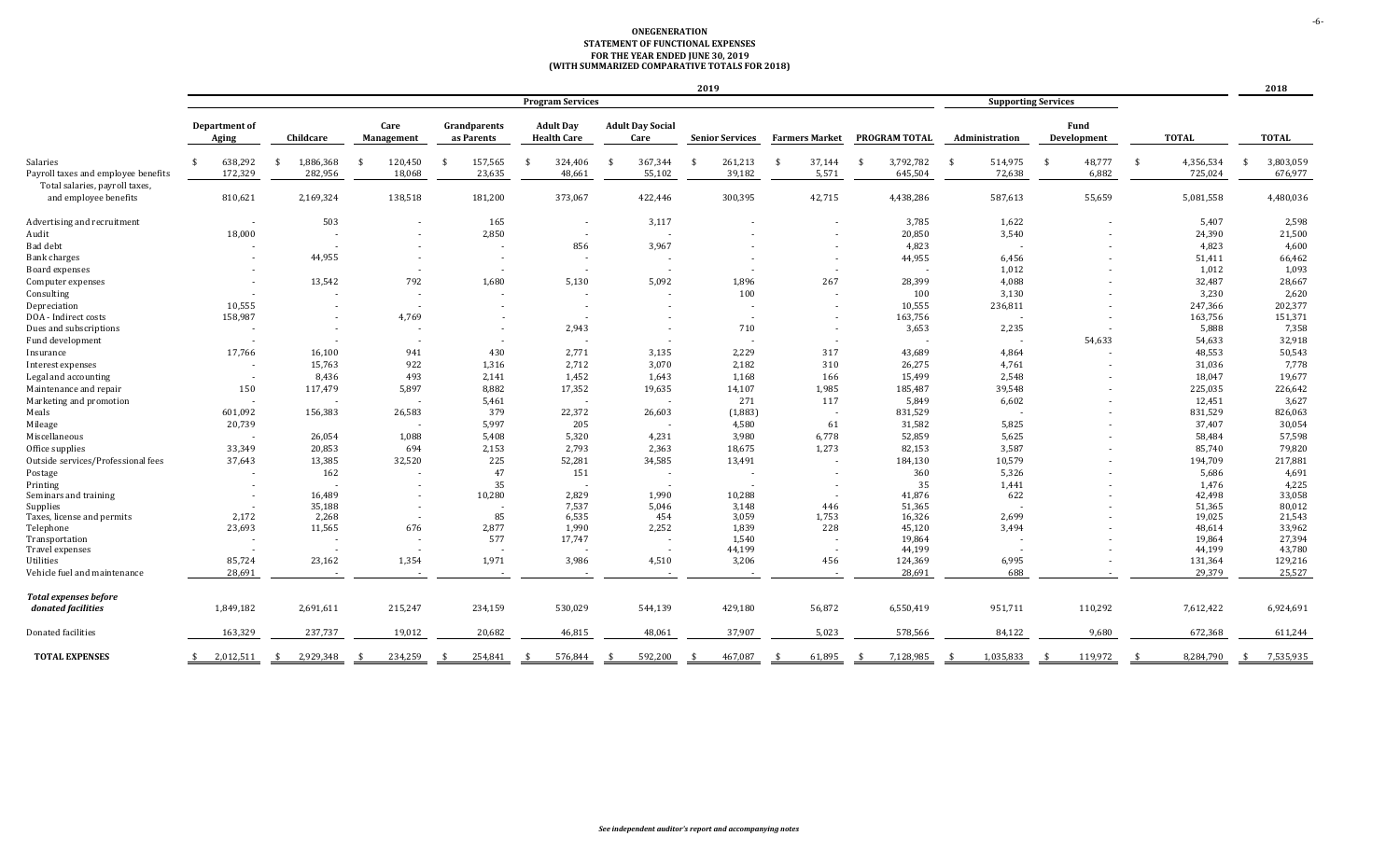# **FOR THE YEARS ENDED JUNE 30, 2019 AND 2018 STATEMENTS OF CASH FLOWS ONEGENERATION**

|                                                                                                                                                      | 2019                              | 2018 |                                  |  |
|------------------------------------------------------------------------------------------------------------------------------------------------------|-----------------------------------|------|----------------------------------|--|
| <b>CASH FLOWS FROM OPERATING ACTIVITIES</b>                                                                                                          |                                   |      |                                  |  |
| Change in net assets                                                                                                                                 | \$<br>17,505                      | \$   | 128,543                          |  |
| Adjustments to reconcile change in net assets to net cash<br>(used)/provided by operating activities                                                 |                                   |      |                                  |  |
| Depreciation<br>Change in allowance for doubtful accounts<br>Change in present value discount                                                        | 247,366<br>3,009<br>3,343         |      | 202,377<br>(6, 714)<br>3,343     |  |
| (Increase) decrease in assets<br>Grants and fees receivable<br>Pledges receivable<br>Prepaid expenses                                                | (886, 310)<br>47,123              |      | 81,722<br>15,000<br>16,890       |  |
| Increase (decrease) in liabilities<br>Accounts payable<br>Accrued expenses<br>Deferred income                                                        | 508,391<br>28,162<br>(21, 280)    |      | 25,440<br>33,613<br>21,280       |  |
| Net cash (used)/provided by operating activities                                                                                                     | (52, 691)                         |      | 521,494                          |  |
| <b>CASH FLOWS FROM INVESTING ACTIVITIES</b><br>Purchases of investments<br>Capital expenditures                                                      | (626)<br>(239, 365)               |      | (50, 494)<br>(630, 835)          |  |
| Net cash (used) by investing activities                                                                                                              | (239,991)                         |      | (681,329)                        |  |
| <b>CASH FLOWS FROM FINANCING ACTIVITIES</b><br>Principal payments on notes payable<br>Repayments on line of credit<br>Borrowings from line of credit | (12,000)<br>(715, 100)<br>910,100 |      | (12,000)<br>(420,000)<br>980,000 |  |
| Net cash provided by financing activities                                                                                                            | 183,000                           |      | 548,000                          |  |
| NET (DECREASE)/INCREASE IN CASH                                                                                                                      | (109, 682)                        |      | 388,165                          |  |
| CASH AND CASH EQUIVALENTS, beginning of year                                                                                                         | 780,842                           |      | 392,677                          |  |
| CASH AND CASH EQUIVALENTS, end of year                                                                                                               | \$<br>671,160                     | \$   | 780,842                          |  |
| SUPPLEMENTAL CASH FLOW DISCLOSURES:<br>Interest paid                                                                                                 | 31,036                            |      | 7,778                            |  |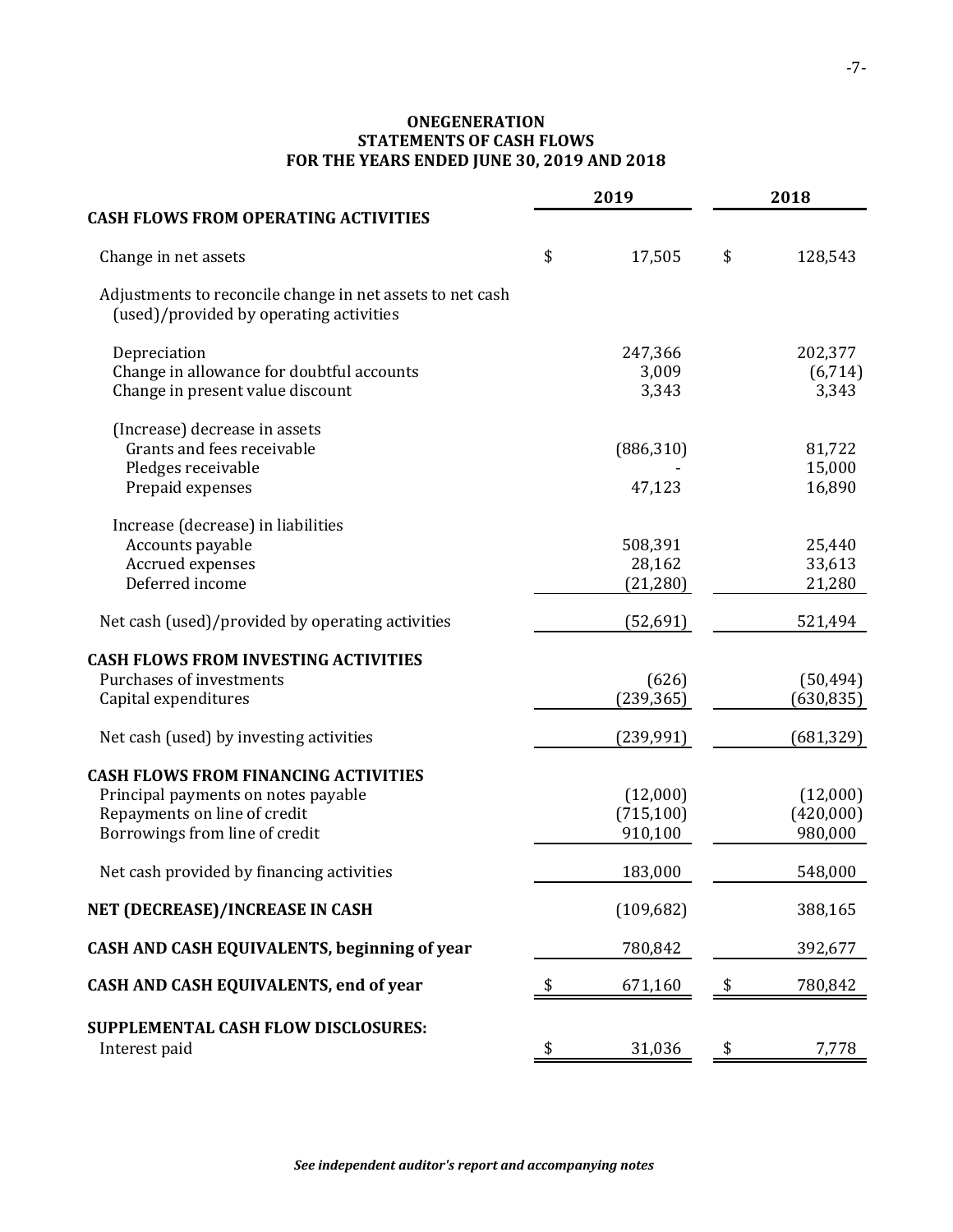#### **NOTE 1 – ORGANIZATION**

ONEgeneration (the "Organization") has as its mission the provision of exceptional senior services, childcare and caregiver services. ONEgeneration's staff and volunteers serve many thousands of families in the community. Throughout its history, ONEgeneration has continued to develop innovative programming and has expanded to meet growing needs. At the heart of this organizational growth is a dedication to a singular vision- providing intergenerational services that both allow older adults to remain independent and productive and encourage successful early childhood development.

ONEgeneration's programs include a multi-faceted Senior Enrichment Center, a social hot-lunch program, a myriad of services provided to seniors who are homebound, and ONEgeneration Daycare, the first dually accredited intergenerational program in the nation. As ONEgeneration celebrates its 43rd year of community service, ONEgeneration has been recognized with a Model of Excellence designation by the United States Congress.

ONEgeneration daycare, adult daycare, and adult day health care components require scholarship support to ensure that all program participants in need of rehabilitative services are able to receive them and to enable economically disadvantaged seniors to have the same opportunity for care as those with sufficient resources. ONEgeneration daycare enables very frail older persons to remain in the community and to do so in an environment of love and vitality that improves the quality of their lives. The program also serves as an Alzheimer's daycare resource center.

The ONEgeneration daycare childcare component provides exceptional infant and toddler care, as well as enriching preschool education. Children experience the positive benefits of intergenerational love and support while developing age-appropriate skills that will prepare them to enter elementary school.

ONEgeneration Senior Enrichment Center is a multi-service center dedicated to meeting the needs of the active elderly. It addresses needs for social interaction, productive activity, legal assistance, advocacy assistance, and the many services required by older adults who are seeking to maximize their independence and quality of life. Nutrition counseling and the provision of a hot, nutritious meal every weekday helps to ensure that seniors avoid problems of malnutrition.

ONEgeneration's services to homebound elderly include home-delivered meals, grocery shopping, transportation, daily check-in calls and other services that allow seniors to continue to live in their own homes and to do so in an atmosphere of safety and health. A notable example of ONEgeneration's commitment to enhanced service to homebound seniors is the expansion of its home-delivered meals program to include weekends as well.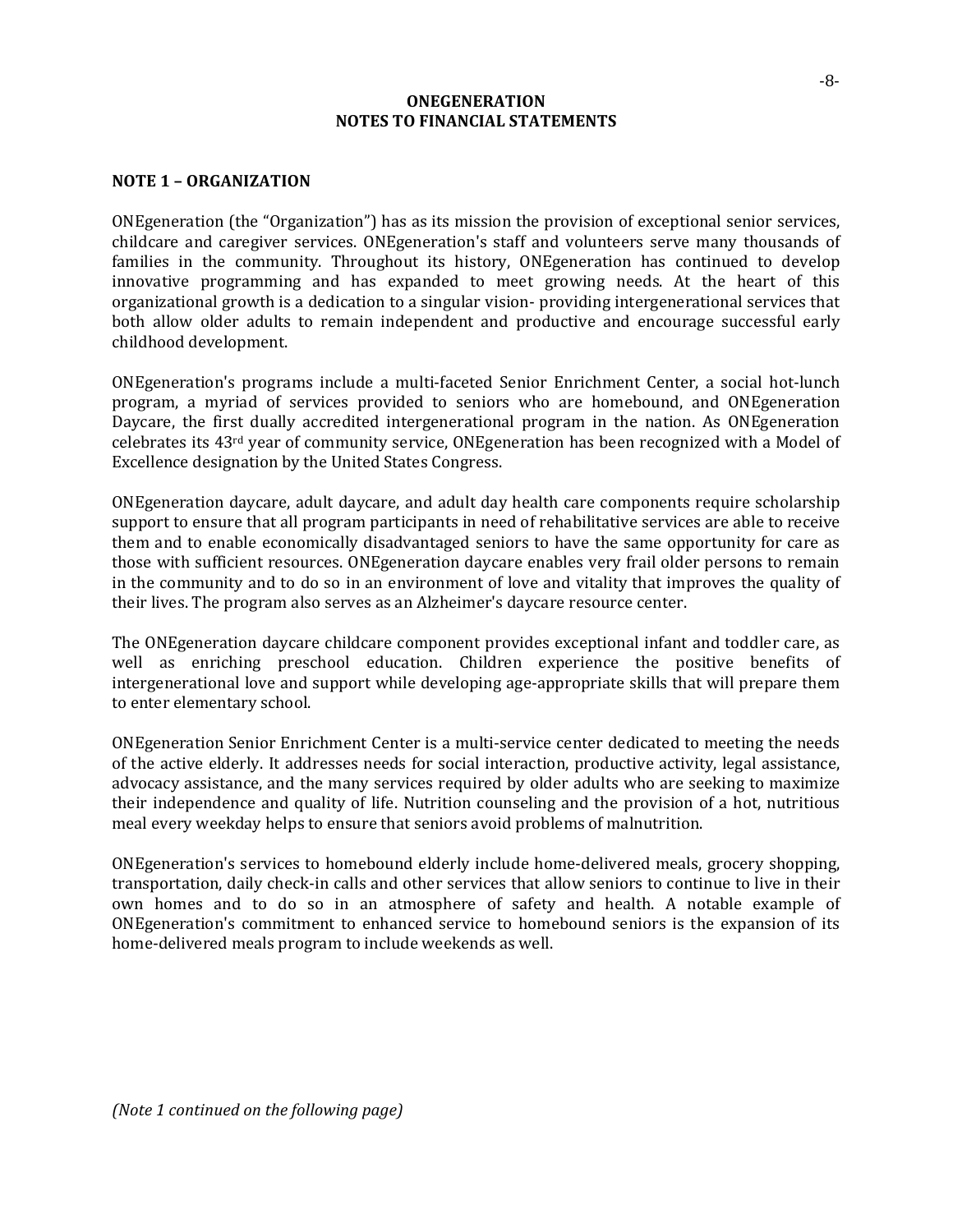#### **NOTE 1 – ORGANIZATION (Continued)**

Starting July 1, 2018, Grandparents as Parents (GAP) transitioned as a new program under ONEgeneration, as an important complement to ONEgeneration's broad intergenerational mission. GAP provides services and programs to meet the urgent and growing needs of grandparents and other relatives (kinship families) who are raising children at risk. Assistance with critical mental health crisis intervention, support groups, family activities, safety net and emergency resource referrals, education, child focused advocacy trainings and classes, and court navigation services are offered free of charge to support at risk families.

The ONEgeneration Encino Farmers Market provides active seniors with an important volunteer "job" that contributes to their quality of life while at the same time providing affordable healthy produce to the entire community. In addition, this program makes the public aware of the vital services offered by ONEgeneration.

ONEgeneration is a non-sectarian organization partially funded by the City of Los Angeles Department of Aging, the Community Development Block Grant (CDBG), private donations, bequests and membership fundraising events.

#### **NOTE 2 – SUMMARY OF SIGNIFICANT ACCOUNTING POLICIES**

This summary of significant accounting policies of the Organization is presented to assist in understanding the Organization's financial statements. The financial statements and notes are representations of the Organization's management who is responsible for their integrity and objectivity. These accounting policies conform to generally accepted accounting principles and have been consistently applied in the preparation of the financial statements.

#### **Basis of Accounting**

The financial statements of the Organization have been prepared on the accrual basis of accounting and accordingly reflect all significant receivables, payables, and other liabilities.

#### **Basis of Presentation**

The Organization is required to report information regarding its financial position and activities according to two classes of net assets: net assets without donor restrictions and net assets with donor restrictions.

*Net Assets Without Donor Restrictions –* Include contributions, fundraising, fees and other forms of unrestricted revenue and expenditures related to the general operations and fundraising efforts of the Organization.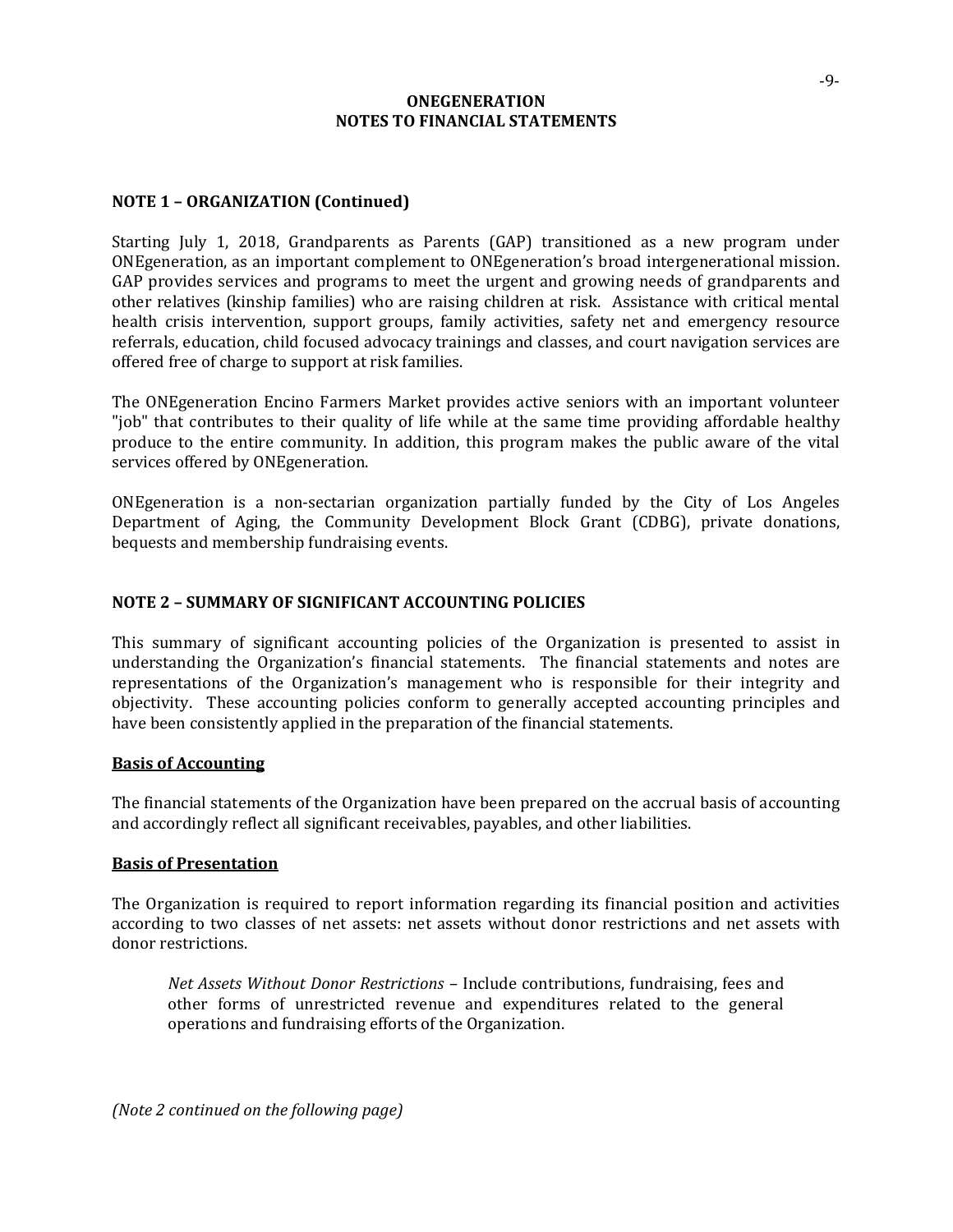## **NOTE 2 – SUMMARY OF SIGNIFICANT ACCOUNTING POLICIES (Continued)**

#### **Basis of Presentation (Continued)**

 *Board Designated Fund –* Includes contributions, fundraising, fees and other forms of unrestricted revenue and expenditures related to unforeseen financial hardships that may befall the Organization.

*Net Assets With Donor Restrictions* – Include gifts and grants received that are restricted with respect to time or use by the donor or grantor. When the restrictions expire, the net assets of this fund are reclassified to net assets without donor restrictions. Restricted gifts and grants received are reported as unrestricted revenue if the restriction is met in the same reporting period.

#### **Tax Status**

ONEgeneration is a nonprofit benefit corporation organized under the laws of California and, as such, is exempt from federal and state income taxes under Section  $501(c)(3)$  of the Internal Revenue Code, and corresponding state provisions. However, the Organization is subject to income taxes on any net income that is derived from a trade or business, regularly carried on, and not in furtherance of the purposes for which it was granted exemption.

The Organization's federal income tax and informational returns for tax years ending June 30, 2015 and subsequent remain subject to examination by the Internal Revenue Service. The returns for California, the Organization's most significant jurisdiction, remain subject to examination by the California Franchise Tax Board for tax years ending June 30, 2015 and subsequent.

The Organization has adopted the provisions of Accounting Standards Codification ("ASC") 740-10- 05 relating to accounting and reporting for uncertainty in income taxes. For the Organization, these provisions could be applicable to the incurrence of any unrelated business income attributable to the Organization. Because of the Organization's general tax-exempt status, the provisions of ASC 740-10-05 are not anticipated to have a material impact on the Organization's financial statements.

#### **Estimates**

The preparation of financial statements in conformity with generally accepted accounting principles requires management to make estimates and assumptions that affect certain reported amounts and disclosures. Accordingly, actual results could differ from those estimates.

#### **Cash and Cash Equivalents**

For the purpose of the financial statements, the Organization considers all investments purchased with a maturity date of three months or less to be cash equivalents. Commercial banks have FDIC coverage up to \$250,000 per depositor per bank. At June 30, 2019 and 2018 the uninsured amounts was \$23,968 and \$569,809, respectively.

*(Note 2 continued on the following page)*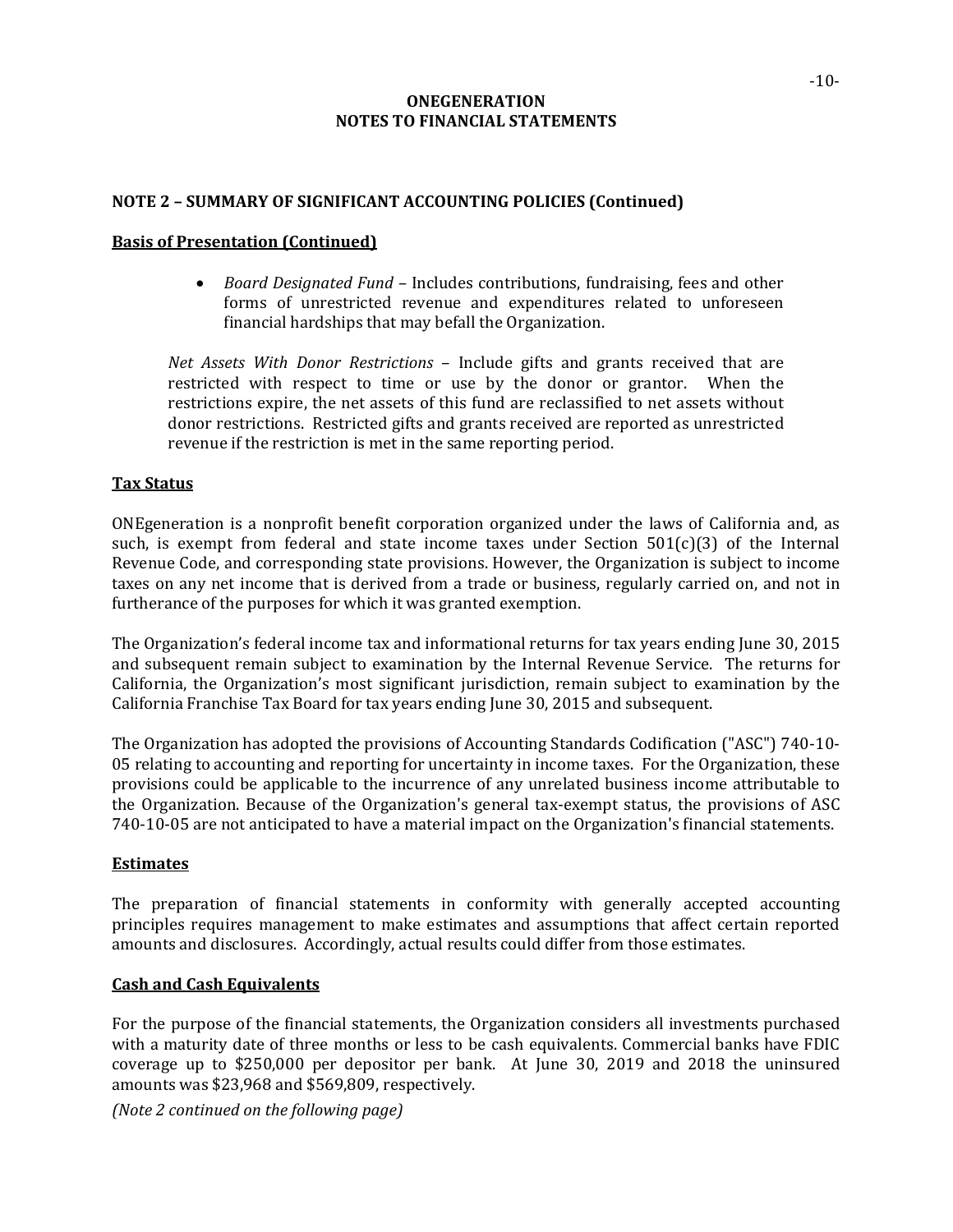## **NOTE 2 – SUMMARY OF SIGNIFICANT ACCOUNTING POLICIES (Continued)**

#### **Restricted and Unrestricted Revenue and Support**

Contributions that are restricted by the donor are reported as increases in net assets without donor restrictions if the restrictions expire (that is, when a stipulated time restriction ends, or purpose restriction is accomplished) in the reported period in which the revenue is recognized. All other donor-restricted contributions are reported as increases in net assets with donor restrictions, depending on the nature of the restrictions. When a restriction expires, net assets with donor restrictions are reclassified to net assets without donor restrictions and reported in the Statement of Activities as net assets released from restrictions.

## **Impairment of Long‐Lived Assets and Long‐Lived Assets to be Disposed of**

Long-lived assets are reviewed for impairment whenever events or changes in circumstances indicate that the carrying amount of an asset may not be recoverable. Recoverability of assets to be held and used is measured by a comparison of the carrying amount of an asset to future net cash flows (undiscounted and without interest) expected to be generated by the asset. If such assets are considered to be impaired, the impairment amount that will be recognized is measured as the amount by which the carrying amount of the assets exceeds the fair value of the assets. Assets to be disposed of are reported at the lower of the carrying amount or fair value less costs to sell.

## **Grants and Fees Receivable**

Grants receivable include receivables from governmental agencies based on specific contract awards for providing meals and services to seniors. At June 30, 2019 and 2018 government grants receivable were \$1,054,142 and \$189,498, respectively.

Fees receivable are amounts based on services billed for adult and child daycare programs. A majority of fees receivable are open billings to Medi-Cal that take several months to process while the client is getting required paperwork and testing. The Medi-Cal client will attend the daycare program during this interim waiting period to obtain necessary approvals to bill Medi-Cal. Total Medi-Cal receivables for the years ended June 30, 2019 and 2018 were \$18,991 and \$12,644, respectively.

At June 30, 2019 and 2018 other receivables are composed of childcare fees receivable of none and \$2,130, respectively, and of adult care fees receivable of \$44,989 and \$41,865, respectively, and of employee advances of none and \$2,625, respectively.

The allowance for doubtful accounts includes any grants and fees receivable balances that are determined to be uncollectible, along with a general reserve. The balance in the allowance for doubtful accounts as of June 30, 2019 and 2018 was \$15,239 and \$12,230, respectively.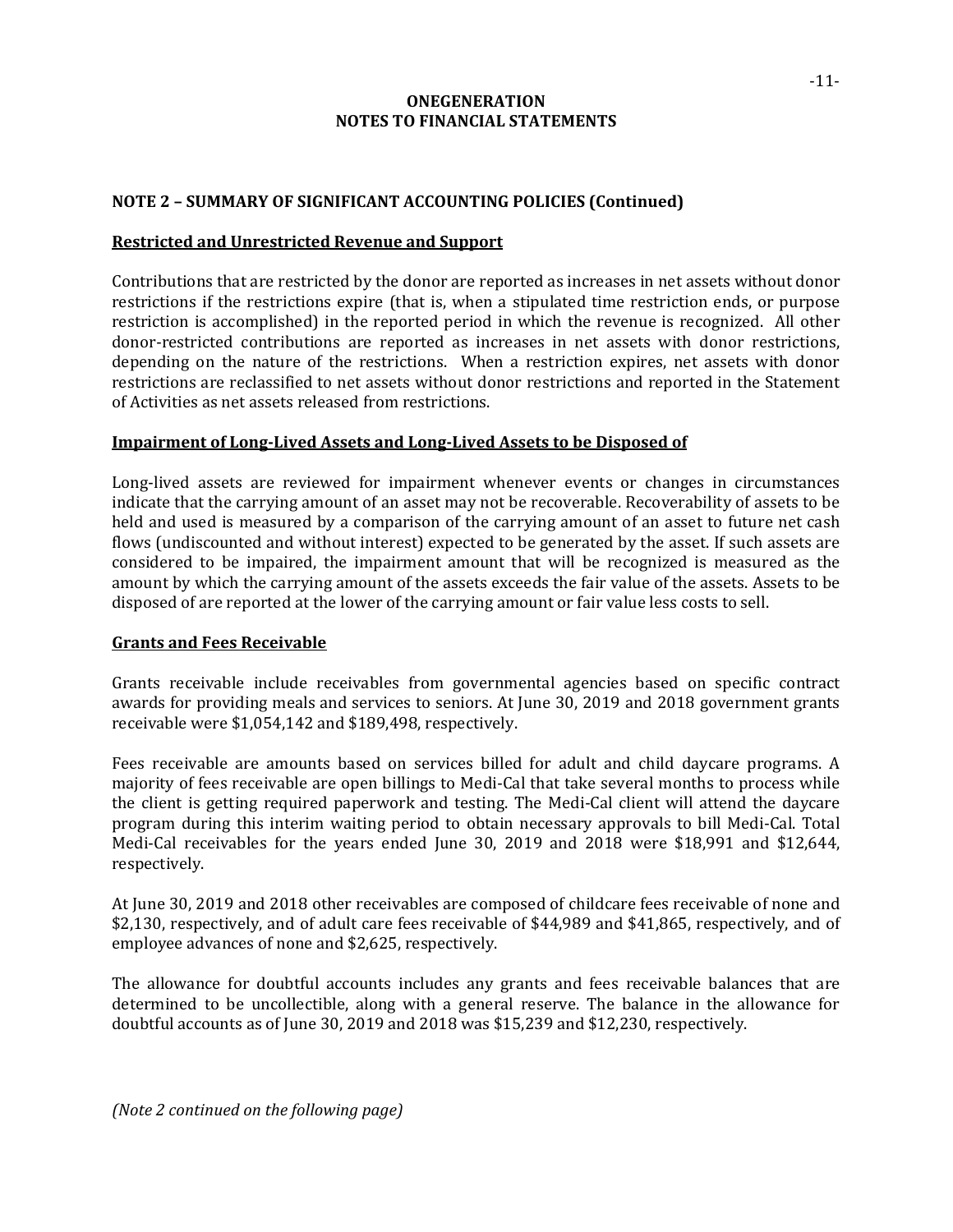## **NOTE 2 – SUMMARY OF SIGNIFICANT ACCOUNTING POLICIES (Continued)**

#### **Property** and **Equipment**

Property and equipment are recorded at cost if purchased and at fair value at the date of donation if donated. Repairs and maintenance are expensed as incurred and improvements of property and equipment items in excess of \$1,000 are capitalized. Depreciation and amortization are provided by use of the straight-line method over the estimated useful lives of the assets.

## **Grant Revenue**

The Organization receives funding through federal grants. Grant revenue includes exchange transactions under which revenue is recognized when earned and expenses are recognized when incurred. Grant receipts from exchange transactions not earned are reported as deferred income.

#### **Advertising**

Advertising costs are expensed as incurred. During the years ended June 30, 2019 and 2018, advertising costs totaled \$5,407 and \$2,598, respectively.

#### **Vacation and Sick Leave Benefits**

Employees are credited during the current year for future vacation benefits. The expense and corresponding liability are accrued when vacations are earned rather than when vacations are paid.

#### **Risks and Uncertainties**

ONEgeneration's grants and contracts are subject to inspection and audit by the appropriate governmental funding agencies. The purpose is to determine whether program funds were used in accordance with their respective guidelines and regulations. The potential exists for disallowance of previously funded program costs. The ultimate liability, if any, which may result from these governmental audits cannot be reasonably estimated and, accordingly, ONEgeneration has no provision for the possible disallowance of program costs on its financial statements.

Several factors could contribute to short-term financial problems that adversely affect the Organization's cash flows. These problems include budgetary issues at the state level, which could result in a reduction in operating grants, as well as potential reductions in private donations. The Organization's Board of Directors has discussed these risks and uncertainties and has formulated alternative strategic plans to mitigate the effects of these concerns.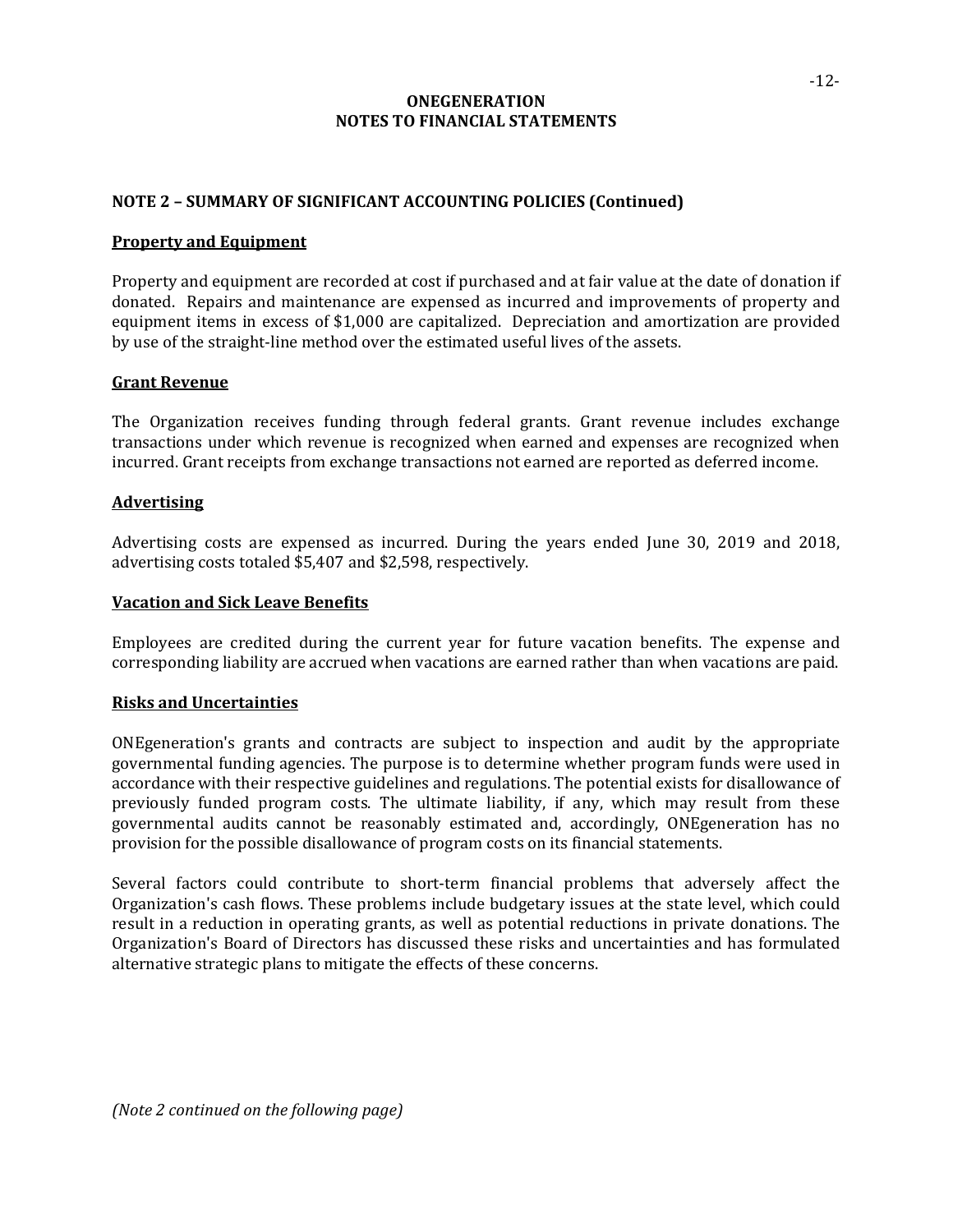# **NOTE 2 – SUMMARY OF SIGNIFICANT ACCOUNTING POLICIES (Continued)**

#### **Comparative Financial Information**

The financial statements include certain prior year summarized comparative information in total but not by net assets class. Such information does not include sufficient detail to constitute a presentation in conformity with generally accepted accounting principles. Accordingly, such information should be read in conjunction with the Organization's financial statement for the year ended June 30, 2018, from which the summarized information was derived.

## **Expense Allocation**

The financial statements report certain categories of expenses that are attributable to more than one program or supporting function. Therefore, these expenses require allocation on a reasonable basis that is consistently applied. The expenses that are allocated include salaries, payroll taxes and employee benefits which are allocated on the basis of estimates of time and effort for the Organization's personnel. The following expenses are allocated using the same percentages as the personnel costs described above because they are incurred in support of the day-to-day job functions of the Organization's employees: audit, bank charges, computer expenses, insurance, interest expenses, legal and accounting, maintenance and repair, mileage, taxes, license and permits, telephone and utilities. The following expenses are allocated using the estimated square footage of facilities used for program and supporting functions: depreciation.

## **New Accounting Pronouncements**

*Leases* – In February 2016, the FASB issued ASU No. 2016-02, Leases (Topic 842), which requires organizations that lease assets (lessees) to recognize the assets and related liabilities for the rights and obligations created by the leases on the statement of financial position for leases with terms exceeding 12 months. ASU No. 2016-02 defines a lease as a contract or part of a contract that conveys the right to control the use of identified assets for a period of time in exchange for consideration. The lessee in a lease will be required to initially measure the right-of-use asset and the lease liability at the present value of the remaining lease payments, as well as capitalize initial direct costs as part of the right-of-use asset. ASU No. 2016-02 is effective for fiscal years beginning after December 15, 2019. Early adoption is permitted. The Organization is currently evaluating the impact that the adoption of ASU 2016-02 will have on its financial statements.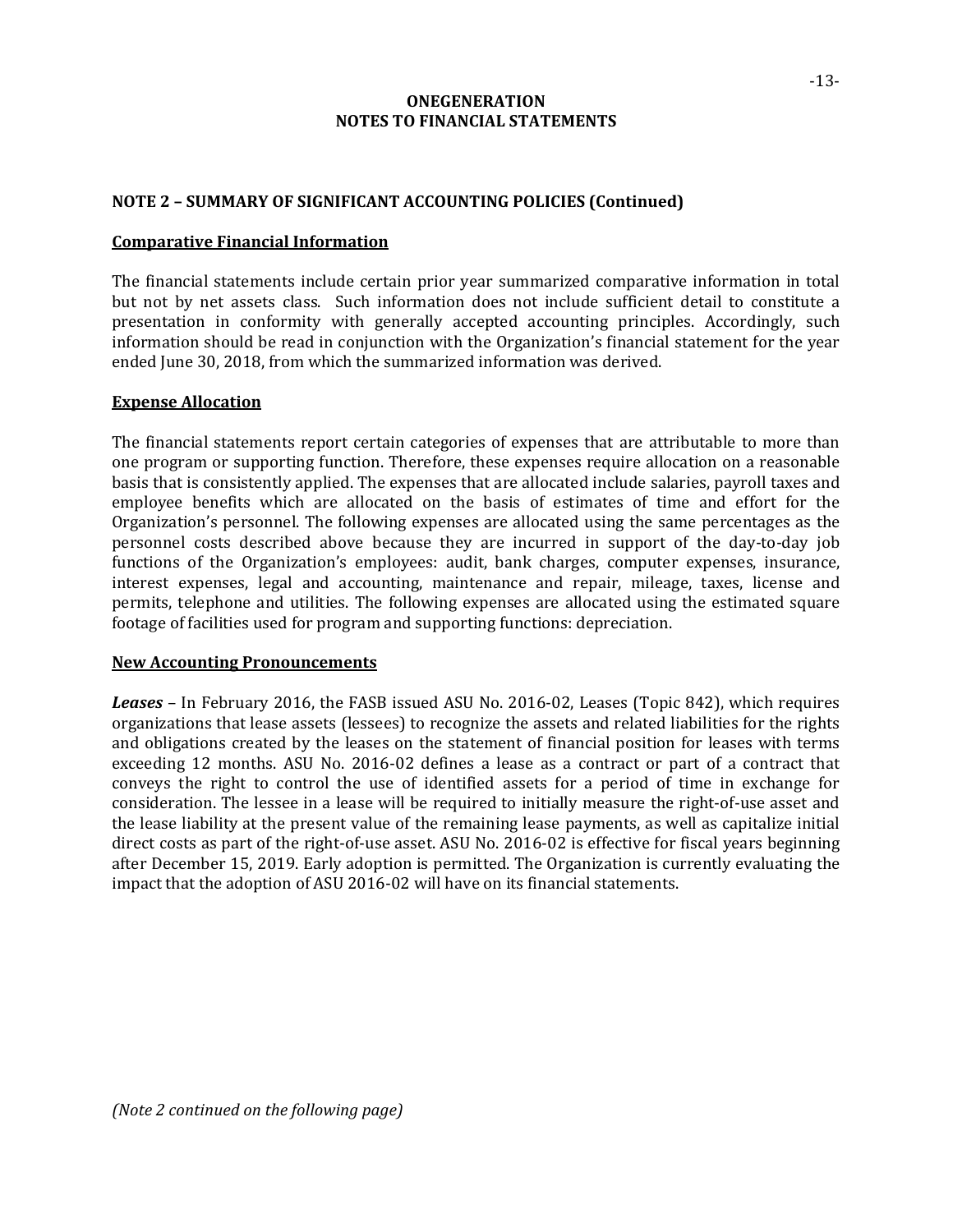## **NOTE 2 – SUMMARY OF SIGNIFICANT ACCOUNTING POLICIES (Continued)**

*Presentation of Financial Statements of Not‐for‐Profit Entities* – In August 2016, the FASB issued ASU No. 2016-14, Presentation of Financial Statements of Not-for-Profit Entities, which is intended to improve how a not-for-profit entity classifies its net assets, as well as the information it presents in its financial statements about its liquidity and availability of resources, expenses and investment returns, and cash flows. The guidance replaces the three classes of net assets currently presented on the statement of financial position with two new classes of net assets, which are based on the existence or absence of donor-imposed restrictions. ASU No. 2016-14 includes specific disclosure requirements intended to improve a financial statement user's ability to assess an entity's available financial resources, along with its management of liquidity and liquidity risk. The guidance requires all not-for-profit entities to present expenses by both their natural and functional classification in a single location in the financial statements. ASU No. 2016-14 is effective for fiscal years beginning after December 15, 2017. Early adoption is permitted. The Organization has adopted ASU 2016-14 in these financial statements on a retrospective basis.

*Guidance for Contributions Received and Made* – In June 2018, the FASB issued ASU No. 2018-08, Not-for-Profit Entities (Topic 958): Clarifying the Scope and the Accounting Guidance for Contributions Received and Made. This update requires a recipient of funds from a resource provider to determine if those funds should be classified as a reciprocal exchange transaction or as a contribution based on the value that the resource provider is receiving from the transaction. Additionally, the update requires recipient organizations to determine whether a contribution is conditional based on if the agreement includes barriers that must be overcome, and either a right of return of assets transferred, or a right of release of a resource provider's obligation to transfer assets. If the agreement includes both characteristics, the recipient is not entitled to the transferred assets, and therefore does not recognize the associated revenues, until the barrier is overcome.

## **NOTE 3 – FAIR VALUE MEASUREMENTS**

The Organization has adopted the provisions of ASC 820-10, for fair value measurements of financial assets and financial liabilities, and for fair value measurements of non-financial items that are recognized and disclosed at fair value in the financial statements on a recurring basis. ASC 820- 10 defines fair value as the price that would be received to sell an asset or paid to transfer a liability in an orderly transaction between market participants at the measurement date.

The assets that are recorded at fair value on a recurring basis are investments in mutual funds. The Organization has no financial liabilities or non-financial items that are recorded at fair value on a recurring basis.

ASC 820-10 establishes a three-level fair value hierarchy that describes the inputs that are used to measure the fair values of respective assets and liabilities: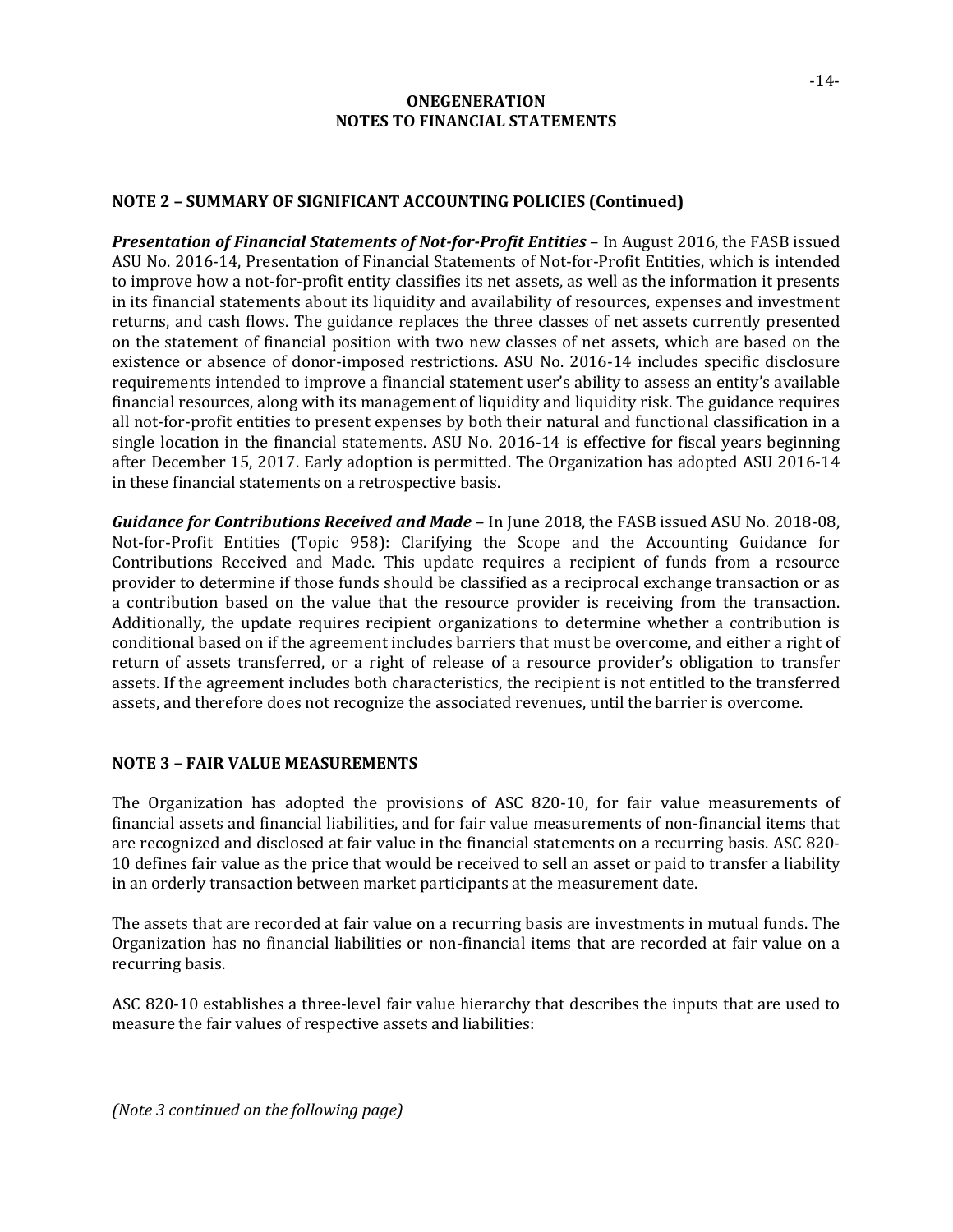#### **NOTE 3 – FAIR VALUE MEASUREMENTS (Continued)**

- Level 1: fair values are based on quoted prices in active markets for identical assets and liabilities. The Organization's Level 1 assets consist of certificates of deposit with maturities greater than 3 months.
- Level 2: fair values are based on observable inputs that include: quoted market prices for similar assets or liabilities; quoted market prices that are not in an active market; or other inputs that are observable in the market and can be corroborated by observable market data for substantially the full term of the asset. The Organization does not hold any Level 2 assets.
- Level 3: fair values are calculated by the use of pricing models and/or discounted cash flow methodologies and may require significant management judgment or estimation. These methodologies may result in a significant portion of the fair value being derived from unobservable data. The Organization does not hold any Level 3 assets.

Fair value estimates are made at a specific point in time, based on available market information and judgments about the financial asset, including estimates of timing, amount of expected future cash flows, and the credit standing of the issuer. In some cases, the fair value estimates cannot be substantiated by comparison to independent markets. In addition, the disclosed fair values may not be realized in the immediate settlement of the financial asset. In addition, the disclosed fair values do not reflect any premium or discount that could result from offering from sale at one time an entire holding of a particular financial asset. Potential taxes and other expenses that would be incurred in an actual sale or settlement are not reflected in amounts disclosed.

The following tables set forth by level, within the fair value hierarchy, the Organization's assets at fair value as of June 30, 2019 and 2018.

|                         |    |         |    | Assets at Fair Value as of June 30, 2019 |    |         |              |         |
|-------------------------|----|---------|----|------------------------------------------|----|---------|--------------|---------|
| Level 1                 |    | Level 2 |    | Level 3                                  |    |         | <b>Total</b> |         |
| Certificates of deposit | \$ | 251,360 | \$ |                                          | \$ |         |              | 251,360 |
|                         |    |         |    | Assets at Fair Value as of June 30, 2018 |    |         |              |         |
|                         |    | Level 1 |    | Level 2                                  |    | Level 3 |              | Total   |
| Certificates of deposit | \$ | 250,734 | \$ |                                          | \$ |         | S            | 250,734 |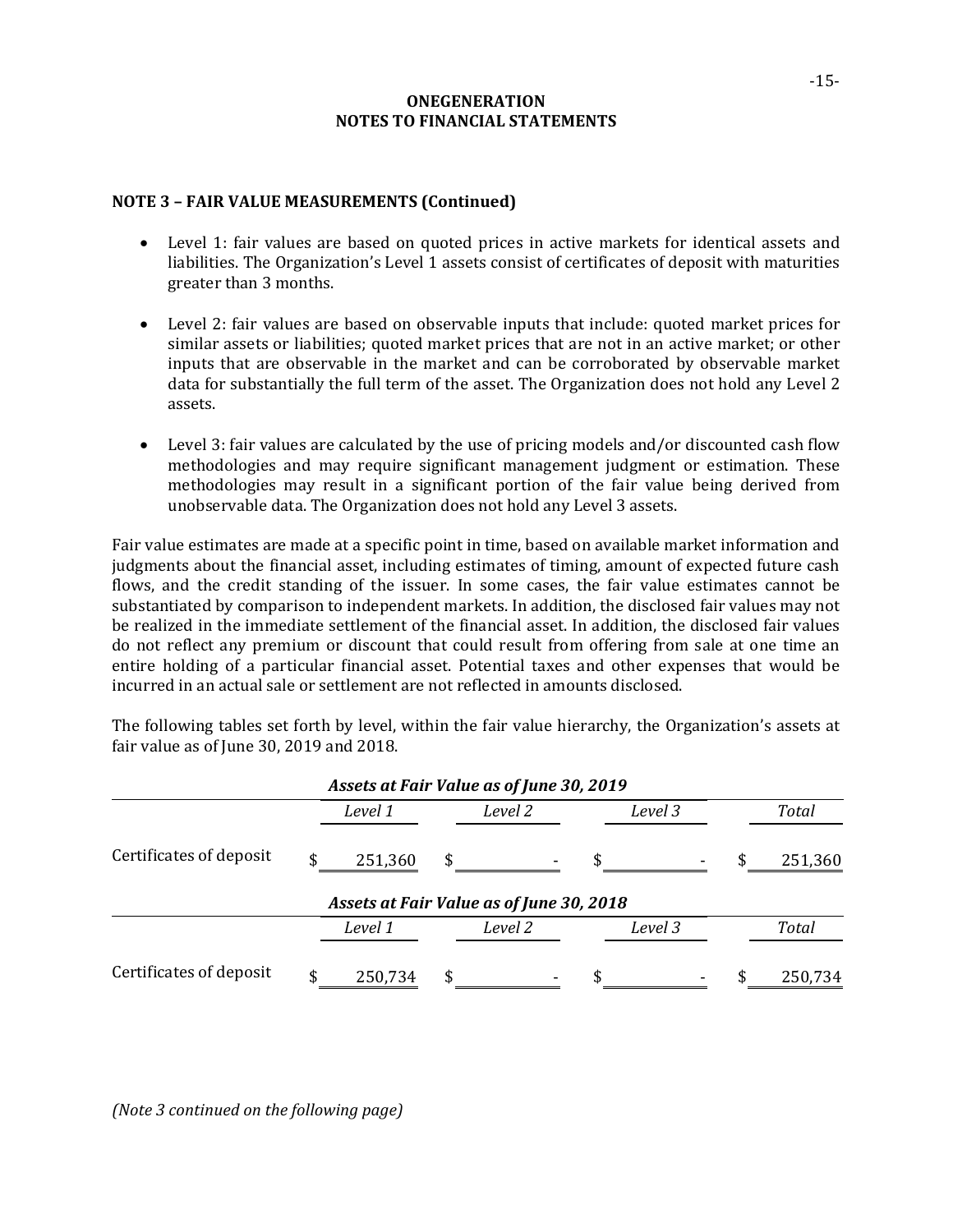## **NOTE 3 – FAIR VALUE MEASUREMENTS (Continued)**

# **Level 3 Gains and Losses**

The following table sets forth a summary of changes in the fair value of the Organization's Level 3 assets for the years ended June 30:

|                                                | <b>Pledges Receivable</b> |                |          |  |
|------------------------------------------------|---------------------------|----------------|----------|--|
|                                                |                           | 2019           | 2018     |  |
| Balance, beginning of year                     |                           | $\blacksquare$ | 15,000   |  |
| New pledges                                    |                           |                |          |  |
| Payments received                              |                           |                | (15,000) |  |
| Change in allowance for uncollectible accounts |                           |                |          |  |
| Change in present value discount               |                           |                |          |  |
| Balance, end of year                           |                           |                |          |  |

# **NOTE 4 – PROPERTY AND EQUIPMENT**

Property and equipment consisted of the following at June 30:

|                                |               | <b>Estimated</b><br><b>Useful Lives</b> |                    |             |
|--------------------------------|---------------|-----------------------------------------|--------------------|-------------|
|                                | Method        | (Years)                                 | 2019               | 2018        |
| Furniture and fixtures         | Straight-line | $5 - 24$                                | \$<br>1,000,116 \$ | 964,045     |
| Vehicles                       | Straight-line |                                         | 222,160            | 222,160     |
| Leasehold improvements         | Straight-line | $5 - 40$                                | 3,976,363          | 3,773,069   |
|                                |               |                                         | 5,198,639          | 4,959,274   |
| Less: accumulated depreciation |               |                                         | (2,809,227)        | (2,561,861) |
|                                |               |                                         | 2,389,412 \$       | 2,397,413   |

Depreciation expense for the years ended June 30, 2019 and 2018 was \$247,366 and \$202,377, respectively.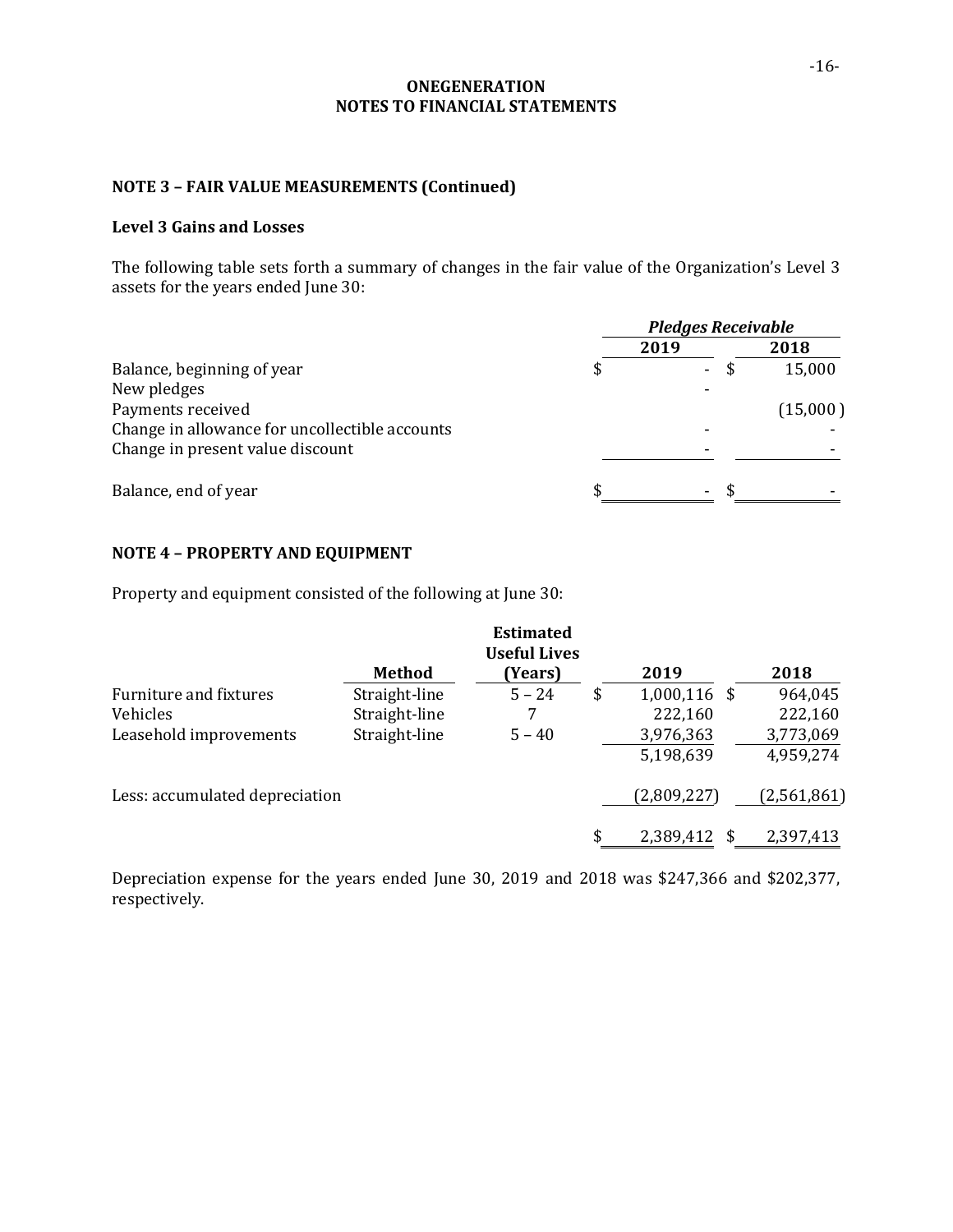#### **NOTE 5 – ACCRUED EXPENSES**

The Organization's accrued expense balance consists of the following categories at June 30:

|                             | 2019       | 2018    |
|-----------------------------|------------|---------|
| Payroll and payroll taxes   | 195,493 \$ | 171,486 |
| Vacation                    | 160,363    | 125,085 |
| Unemployment claims reserve |            | 32,836  |
| <b>Other</b>                | 3,522      | 1,809   |
|                             | 359,378    | 331,216 |

## **NOTE 6 – NOTES PAYABLE**

On May 1, 2013, ONEgeneration entered into a promissory note and loan agreement with a third party whereby its proceeds were used for the purchase of two prefabricated structured modular units. The note was for \$204,000 which includes payments of \$1,000 per month for 10 years and an \$84,000 balloon payment due on May 1, 2023. There was no stated interest for the note. Therefore, the note was accounted for using an imputed interest rate of 2.57%. The present value of the note as of June 30, 2019 and 2018 was \$117,993 and \$126,650, respectively.

The present value of the note is as follows as of June 30:

|                                  | 2019       | 2018      |
|----------------------------------|------------|-----------|
| Face amount of the note          | 131.000 \$ | 143,000   |
| Present value discount           | (13,007)   | (16, 350) |
| Present value of future payments | 117.993 \$ | 126,650   |

The following is a schedule of the future minimum principal for the Organization's notes payable as of June 30, 2019:

| Years ending June 30: |               |
|-----------------------|---------------|
| 2020                  | \$<br>8,657   |
| 2021                  | 8,657         |
| 2022                  | 8,657         |
| 2023                  | 92,022        |
|                       |               |
|                       | \$<br>117,993 |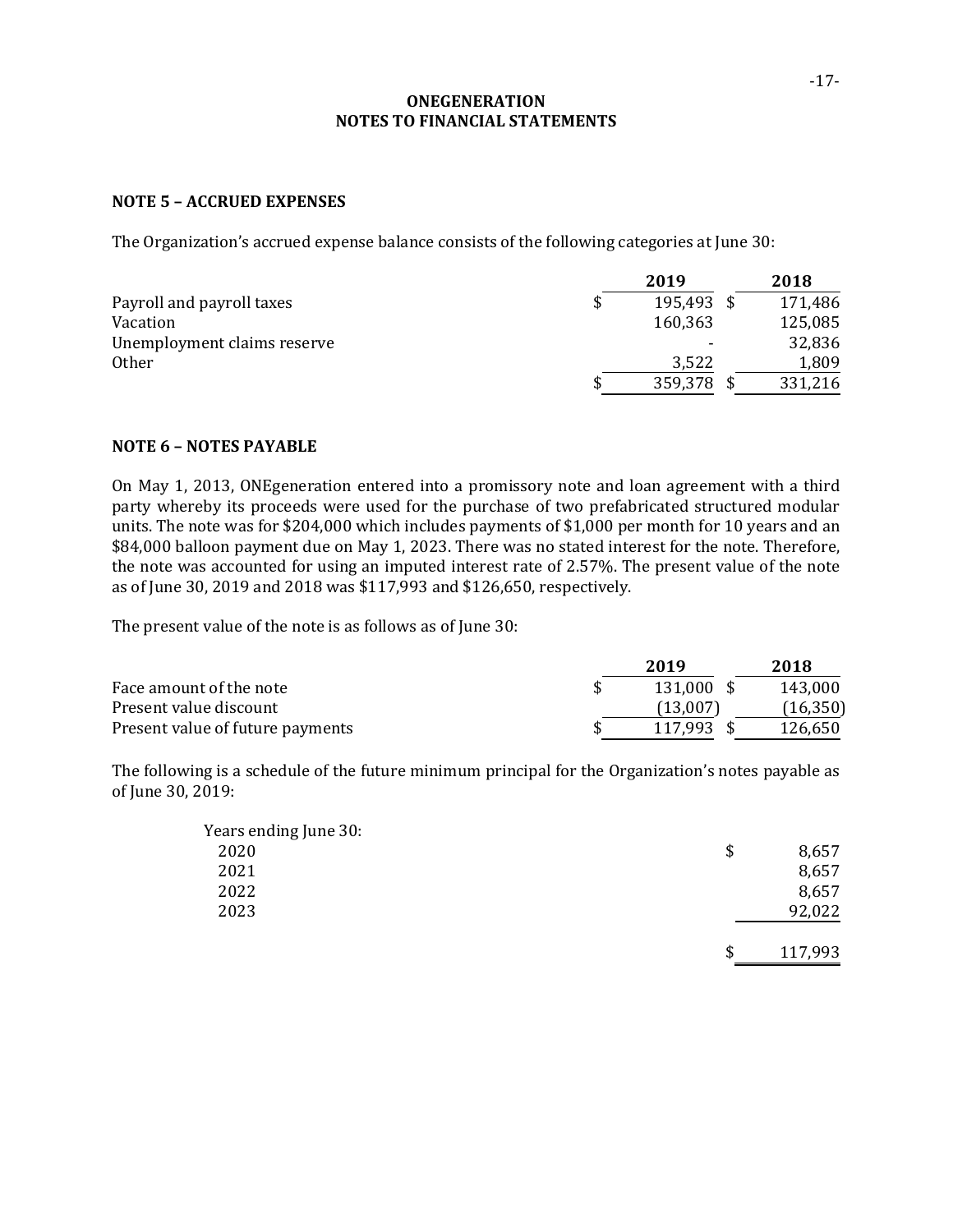#### **NOTE 7 – LINE OF CREDIT AND SUBSEQUENT EVENT**

ONEgeneration has two revolving line of credit agreements with a bank. Under the terms of the agreement for the first line of credit, the cap amount was \$100,000. The line of credit bears interest at a variable rate determined as the Prime Rate plus 0.75 basis points per annum (5.5% as of June 30, 2019). The line of credit originally expired on November 20, 2017 with an option to renew the agreement in order to extend the maturity date. On September 15, 2017 the Organization signed an extension agreement with the bank to extend the maturity date to November 20, 2018 and increase the cap amount to \$400,000. On November 21, 2018 the organization signed an extension agreement with the bank to extend the maturity date to November 20, 2019 and the cap amount increased to \$600,000. On November 12, 2019 the Organization signed and extension agreement to extend the maturity date to May 20, 2020. Borrowings are secured by substantially all of the assets of ONEgeneration. At June 30, 2019 and 2018, the Organization had \$595,000 and \$400,000 outstanding under this line of credit, respectively.

The second revolving line of credit had a maximum borrowing limit of \$100,000. The line of credit bears interest at a fixed rate of 2.12%. The line of credit was set to expire on June 30, 2017; however, on June 19, 2017 the Organization signed an extension agreement with the bank to extend the maturity date to December 29, 2017, increased the cap amount to \$200,000, and increased the interest rate to 2.22%. On January 4, 2018 the Organization signed an extension agreement with the bank to extend the maturity date to June 28, 2018 and increase the cap amount to \$250,000. On June 29, 2018 the Organization signed an extension agreement with the bank to extend the maturity date to December 28, 2018. On December 18, 2018 the Organization signed an extension agreement with the bank to extend the maturity date to June 28, 2019. On June 27, 2019 the Organization signed an extension agreement with the bank to extend the maturity date to December 28, 2019, with a rate of 2% over the index. On November 26, 2019 the Organization signed an extension agreement with the bank to extend the maturity date to June 26, 2020. Borrowings are collateralized by a security interest in a Certificate of Deposit of \$250,000 that is under deposit with the same bank. At June 30, 2019 and 2018, ONEgeneration had \$250,000 outstanding under this line of credit.

#### **NOTE 8 – LEASE COMMITMENTS**

The Organization leases equipment for use in its day-to-day operations under noncancelable agreements which are accounted for as an operating lease. The lease is currently scheduled to expire on June 30, 2020. The monthly lease payment is \$900. The following is a schedule of minimum future lease payments as of June 30, 2019.

| Years ending June 30: |    |        |
|-----------------------|----|--------|
| 2020                  | \$ | 10,800 |
|                       |    |        |
|                       | -S | 10,800 |
|                       |    |        |

Rent expense for the years ended June 30, 2019 and 2018 was \$32,487 and \$28,667, respectively.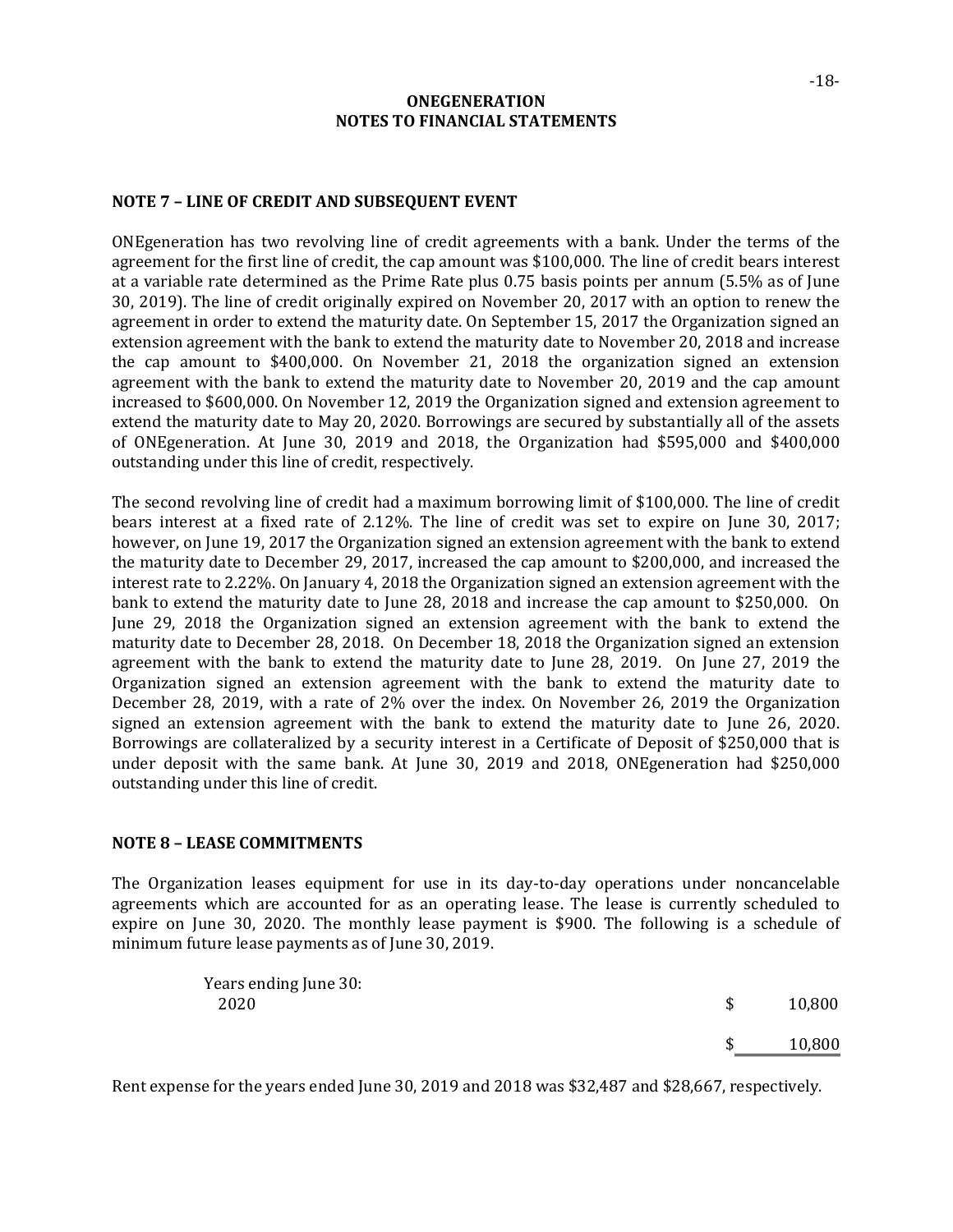# **NOTE 9 – RETIREMENT PLAN**

ONEgeneration contributes to a 403(b) retirement plan ("the Plan") for the benefit of all eligible employees, as defined. The ONEgeneration makes matching contributions to the Plan as determined by the Organization. Retirement plan expense for the years ended June 30, 2019 and 2018 was \$40,331 and \$34,335, respectively.

### **NOTE 10– NET ASSETS WITH DONOR RESTRICTIONS**

Net assets with donor restrictions are restricted for the following purposes or periods, as of June 30:

|                                                   | 2019    |      | 2018    |  |  |
|---------------------------------------------------|---------|------|---------|--|--|
| Subject to expenditure for the specified purpose: |         |      |         |  |  |
| <b>PCL Program</b>                                |         | - \$ | 10,000  |  |  |
| Capital projects                                  | 60.285  |      | 157,560 |  |  |
| Direct services                                   | 600,500 |      | 602,907 |  |  |
|                                                   | 660,785 |      | 770.467 |  |  |

## **NOTE 11 – NET ASSETS RELEASED FROM DONOR RESTRICTIONS**

Net assets were released from donor restrictions by incurring expenses satisfying the restricted purposes or by occurrences of other events specified by donors.

|                                             |    | 2018        |         |
|---------------------------------------------|----|-------------|---------|
| <b>Expenditure for a specified purpose:</b> |    |             |         |
| PCL program                                 | \$ | $10,000$ \$ |         |
| Capital projects                            |    | 157,560     |         |
| Meals program                               |    |             | 22,000  |
| Direct services                             |    | 602,907     | 504,928 |
|                                             |    | 770,467     | 526,928 |
| <b>Expiration of time restrictions:</b>     |    |             | 15,000  |
|                                             | \$ | 770,467     | 541,928 |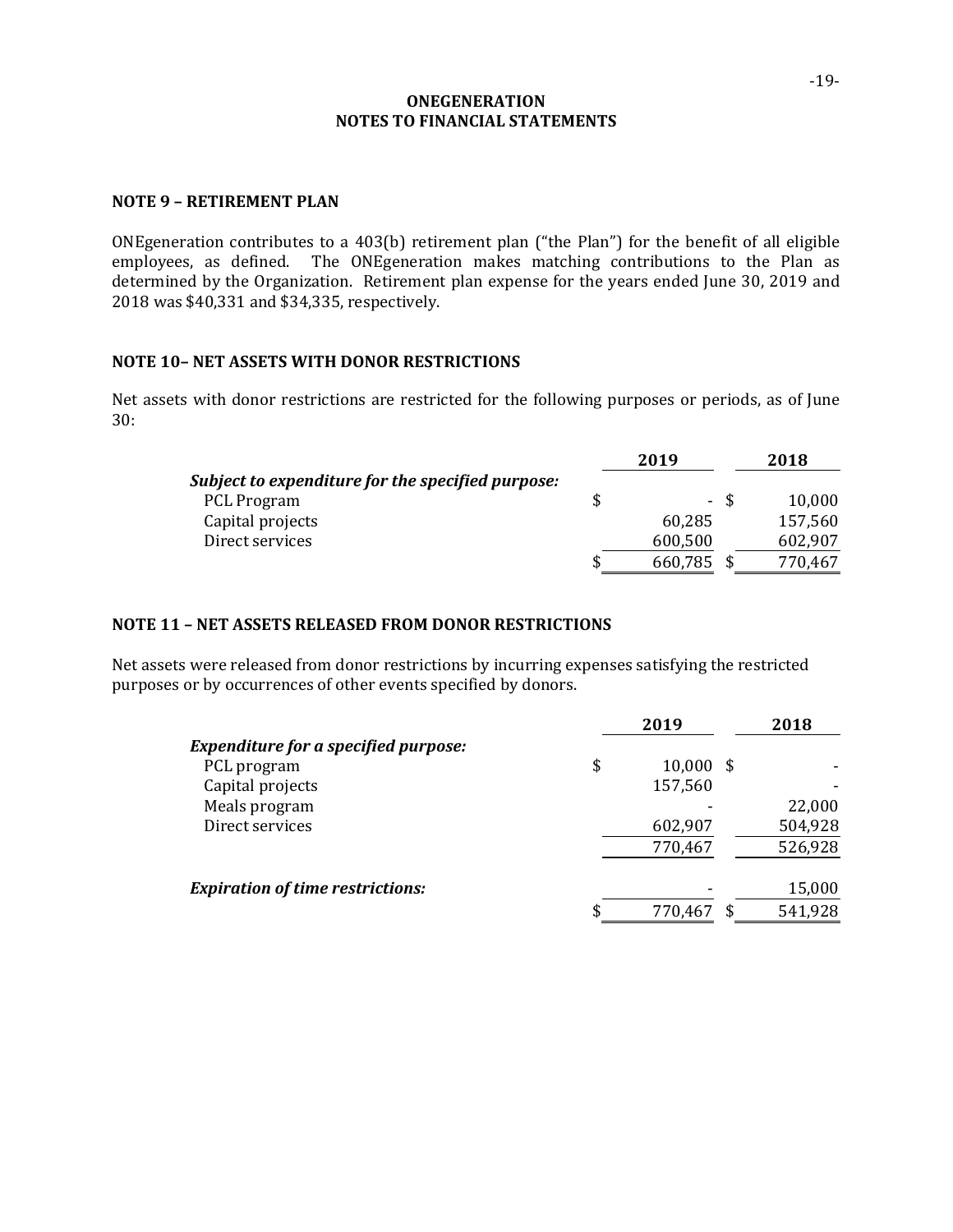#### **NOTE 12 – CONTRIBUTIONS IN‐KIND**

Contributed services are recognized if the services (a) create or enhance long-lived assets or (b) require specialized skills, are provided by individuals possessing those skills, and would typically need to be purchased if not provided by donation. A substantial number of volunteers have donated significant amounts of their time and services in the Organization's core activities. Only those amounts that meet the criteria above are recorded in the accompanying financial statements.

The fair value of in-kind services provided to ONEgeneration that do not meet the criteria for recognition in the Statements of Activities and Statements of Functional Expenses for the years ended June 30, 2019 and 2018 are as follows:

|                                                               | 2019       | 2018    |
|---------------------------------------------------------------|------------|---------|
| In-kind services, calculated at a range of \$15.24 to \$20.63 |            |         |
| per hour for volunteers contributing services as care         |            |         |
| managers, house cleaners, shoppers, and clerical support      |            |         |
| and others                                                    | 298,524 \$ | 171,432 |

During the years ended June 30, 2019 and 2018 the Organization received free rent for its corporate offices and day care center facilities in the amounts of \$672,368 and \$611,244, respectively. The contributions were recorded at their fair market value at the date of donation. Equal amounts were also recorded as an expense.

## **NOTE 13 – BOARD DESIGNATED RESERVE FUND**

The Organization has established a board designated savings fund to support operations in the event of operating shortfalls. Interest earned on the account will automatically be reinvested back into the board designated fund. Distributions from the account shall be made in accordance with the board's instructions on an as needed basis.

Balances in the fund as of June 30, 2019 and 2018 are as follows:

|    | 2019         | 2018    |  |  |
|----|--------------|---------|--|--|
| ыD | $261,735$ \$ | 261,109 |  |  |

Activity in the fund for the years ended June 30, 2019 and 2018 are as follows:

|                   | 2019       |  |         |  |  |
|-------------------|------------|--|---------|--|--|
| Beginning balance | 261,109 \$ |  | 210,615 |  |  |
| Contributions     |            |  | 50,000  |  |  |
| Interest income   | 626        |  | 494     |  |  |
| Ending balance    | 261,735    |  | 261,109 |  |  |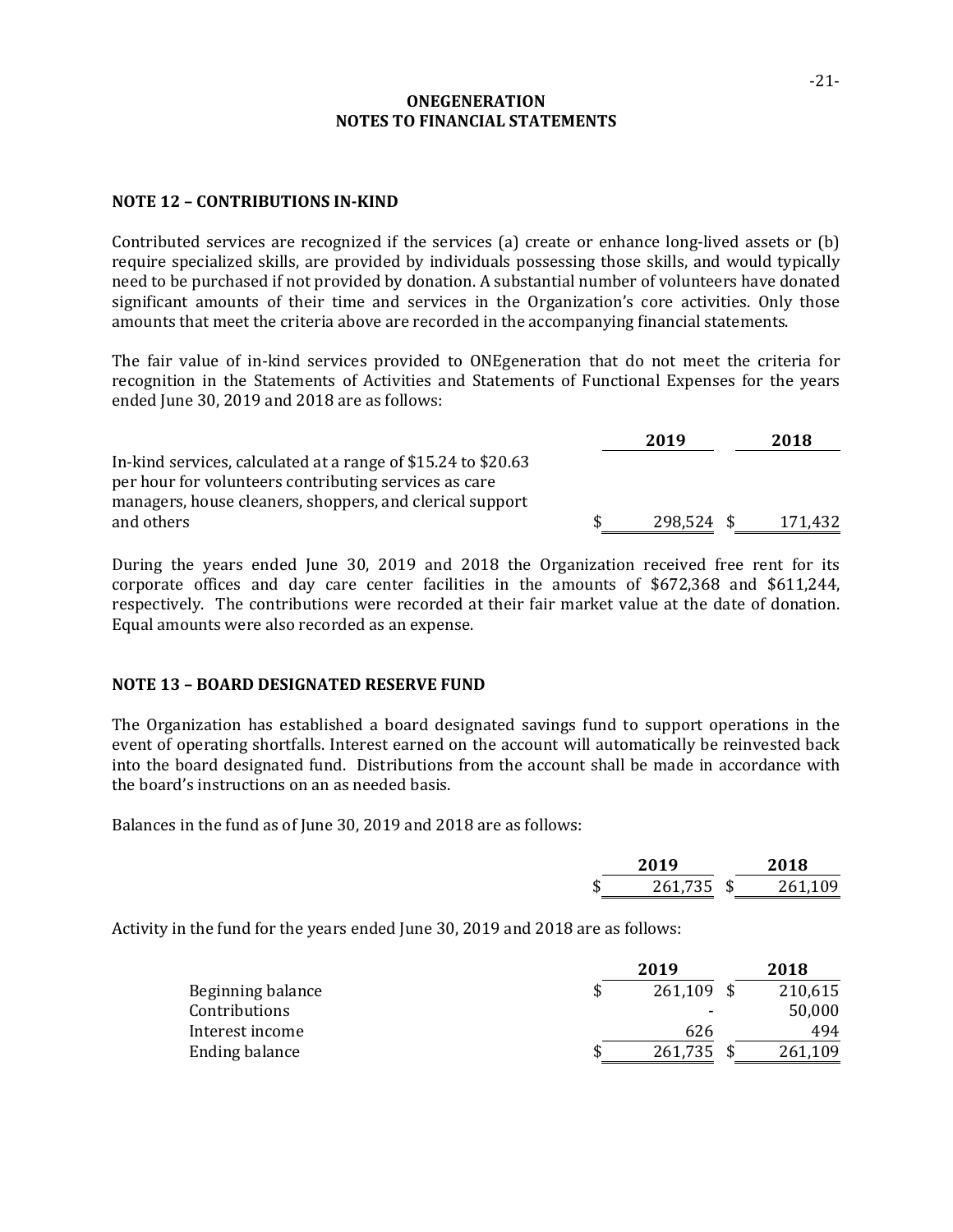#### **NOTE 14 – AVAILABILITY OF FINANCIAL ASSETS**

The following reflects The Organization's financial assets as of June 30, 2019 and 2018, reduced by amounts not available for general use because of contractual or donor-imposed restrictions within one year of the balance sheet date. Amounts not available include amounts set aside for long-term investing in the board designated funds that could be drawn upon if the governing board approves that action. However, amounts already appropriated from the board designated funds for general expenditure within one year of June 30, 2019 have not been subtracted as unavailable.

The Organization's financial assets available within one year of June 30, 2019 for general expenditure are as follows:

| Financial assets, at year end                                           |               |
|-------------------------------------------------------------------------|---------------|
| Cash and cash equivalents                                               | \$<br>167,607 |
| Certificates of deposit                                                 | 251,360       |
| Grants and fees receivable                                              | 1,119,833     |
| Less those unavailable for general expenditures within one year due to: |               |
| Contractual or donor-imposed restrictions:                              |               |
| Restricted by donor with time or purpose restrictions                   | (660, 785)    |
| <b>Board designations:</b>                                              |               |
| Reserve fund                                                            | (261, 735)    |
| Total                                                                   | 616,280       |

The Organization's financial assets available within one year of June 30, 2018 for general expenditure are as follows:

| Financial assets, at year end                                           |               |
|-------------------------------------------------------------------------|---------------|
| Cash and cash equivalents                                               | \$<br>780,842 |
| Certificates of deposit                                                 | 250,734       |
| Grants and fees receivable                                              | 236,532       |
| Less those unavailable for general expenditures within one year due to: |               |
| Contractual or donor-imposed restrictions:                              |               |
| Restricted by donor with time or purpose restrictions                   | (770, 467)    |
| <b>Board designations:</b>                                              |               |
| Reserve fund                                                            | (261,109)     |
| Total                                                                   | 236,532       |

#### **NOTE 15 – SUBSEQUENT EVENTS**

Events subsequent to June 30, 2019 have been evaluated through March 2, 2020, the date at which the Organization's audited financial statements were available to be issued. Except as described in Note 7 above, no events requiring disclosures have occurred through this date.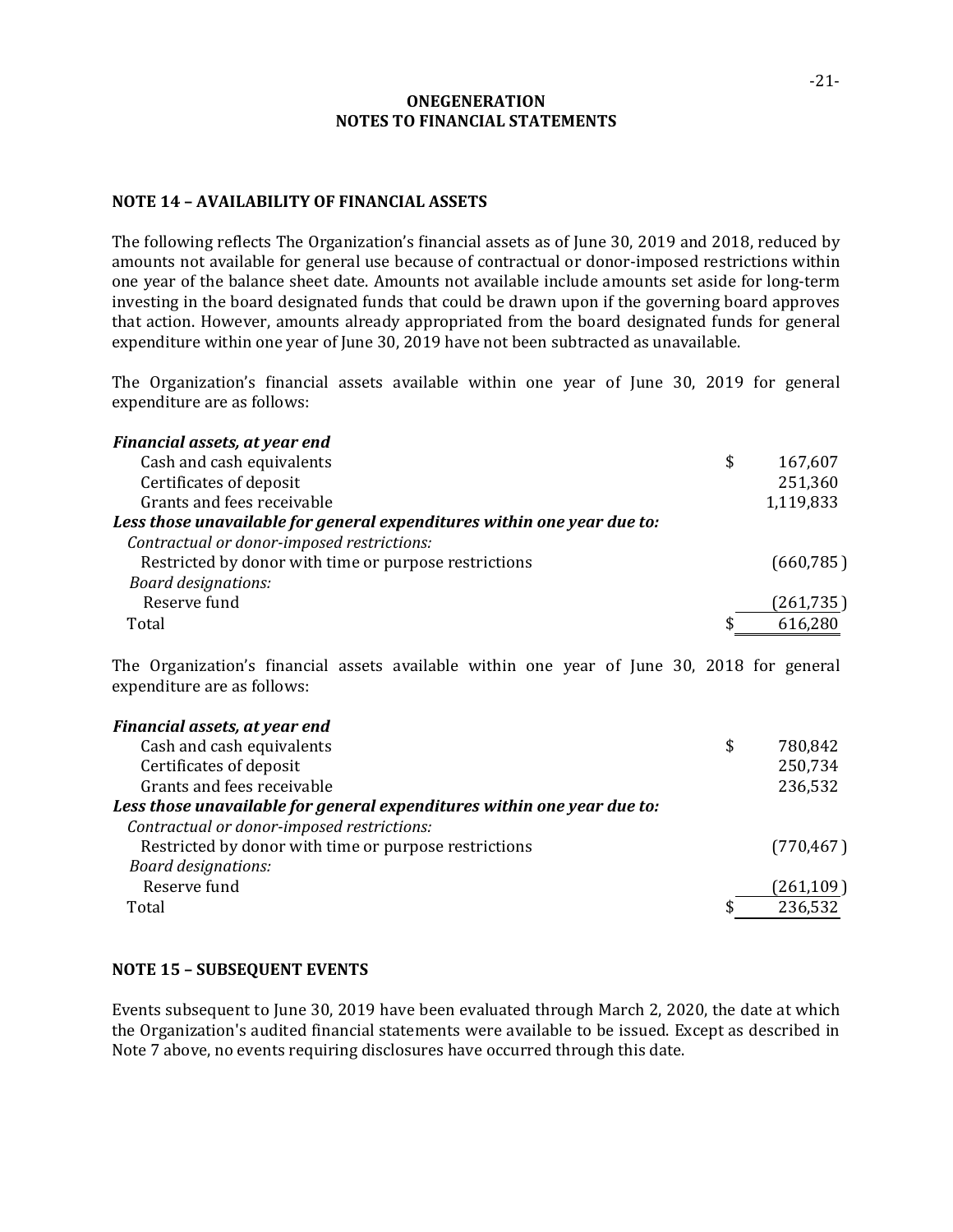#### **ONEGENERATION SCHEDULE OF EXPENDITURES OF FEDERAL AWARDS FOR THE YEAR ENDED JUNE 30, 2019 (WITH EXPENDITURES OF CERTAIN NON‐FEDERAL AWARDS)**

| Federal Grantor/                                            | Federal     |                  |                 |  |  |
|-------------------------------------------------------------|-------------|------------------|-----------------|--|--|
| Pass-through Grantor                                        | <b>CFDA</b> | Contract         | Total           |  |  |
| Program Title                                               | Number      | Number           | Expenditures    |  |  |
| <b>Federal award expenditures</b>                           |             |                  |                 |  |  |
| <b>U.S. Department of Health and Human Services:</b>        |             |                  |                 |  |  |
| Special programs for the aging                              |             |                  |                 |  |  |
| Pass-through, City of Los Angeles Department of Aging:      |             |                  |                 |  |  |
| Title III B, Social Services                                | 93.044      | 130173           | \$<br>266,714   |  |  |
| Title III C-1, Congregate Meals                             | 93.045      | 130173           | 497,186         |  |  |
| Title III C-2, Home Delivered Meals                         | 93.045      | 130173           | 652,797         |  |  |
| Title III C-1, NSIP - Nutrition Services Incentives Program | 93.053      | 130173           | 50,405          |  |  |
| Title III C-2, NSIP - Nutrition Services Incentives Program | 93.053      | 130173           | 48,110          |  |  |
|                                                             |             |                  | 1,515,212       |  |  |
| Administration for Community Living                         | 93.47       | 90ADP10016-01-00 | 57,405          |  |  |
|                                                             |             |                  | 1,572,617       |  |  |
| <b>U.S. Department of Agriculture</b>                       |             |                  |                 |  |  |
| Pass-through, California Department of Education            |             |                  |                 |  |  |
| Child and Adult Care Food Program                           | 10.558      | 05026            | 28,818          |  |  |
|                                                             |             |                  |                 |  |  |
| Pass-through, Food and Nutrition Services,                  |             |                  |                 |  |  |
| California Department of Food and Agriculture,              |             |                  |                 |  |  |
| and the City of Los Angeles Department of Aging:            |             |                  |                 |  |  |
| Senior Farmer's Market Nutrition Program (SFMNP)            | 10.576      | 128202           | 5,800           |  |  |
|                                                             |             |                  | 34,618          |  |  |
| <b>U.S. Department of Housing and Urban Development</b>     |             |                  |                 |  |  |
| Pass-through, City of Los Angeles Department of Aging:      |             |                  |                 |  |  |
| Evidence Based Program (07/01/2018-03/31/2019)              | 14.218      | 127815           | 56,250          |  |  |
| Evidence Based Program (04/01/2019-06/30/2019)              | 14.218      | 129256           | 18,750          |  |  |
|                                                             |             |                  | 75,000          |  |  |
| <b>Total federal award expenditures</b>                     |             |                  | 1,682,235       |  |  |
|                                                             |             |                  |                 |  |  |
| Non-federal award expenditures                              |             |                  |                 |  |  |
| City of Los Angeles Department of Aging:                    |             |                  |                 |  |  |
| Proposition A, Transportation Assistance Program            | N/A         | 132033           | 258,970         |  |  |
| Total non-federal award expenditures                        |             |                  | 258,970         |  |  |
| Total federal and non-federal award expenditures            |             |                  | 1,941,205<br>\$ |  |  |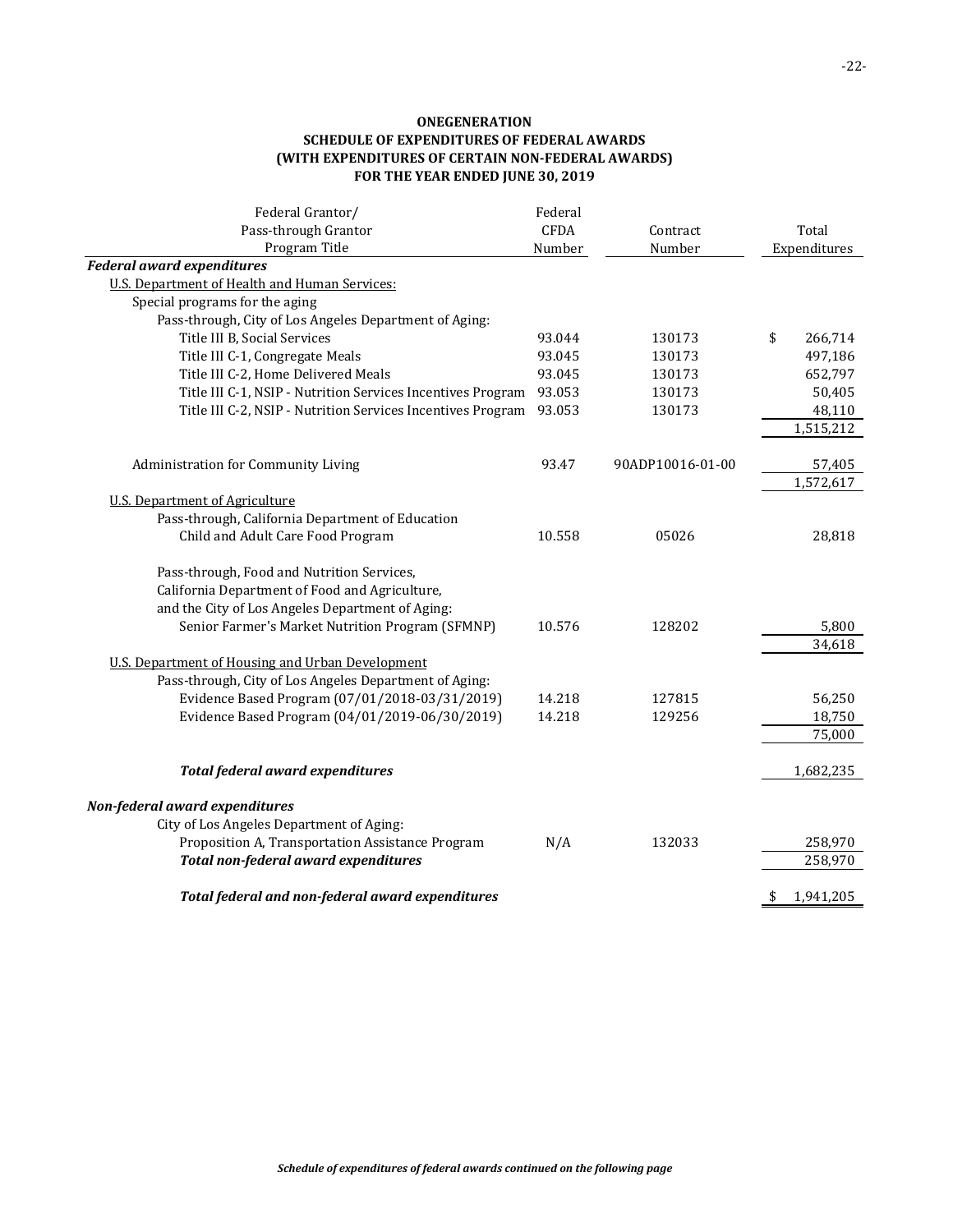#### **ONEGENERATION SCHEDULE OF EXPENDITURES OF FEDERAL AWARDS FOR THE YEAR ENDED JUNE 30, 2019**

#### *Note 1 ‐ Basis of Presentation*

The accompanying schedule of expenditures of federal awards (the "Schedule") includes the federal grant activity of ONEgeneration (the Organization) under programs of the federal government for the year ended June 30, 2019. The information in this Schedule is presented in accordance with the requirements of Title 2 U.S. Code of Federal Regulations (CFR) Part 200, Uniform Administrative Requirements, Cost Principles, and Audit Requirements for Federal Awards (Uniform Guidance). Because the Schedule presents only a selected portion of the operations of the Organization, it is not intended to and does not present the financial position, changes in net assets or cash flows of the Organization.

#### *Note 2 ‐ Summary of Significant Accounting Policies*

Expenditures reported on the Schedule are reported on the accrual basis of accounting. Such expenditures are recognized following the cost principles contained in the Uniform Guidance, wherein certain types of expenditures are not allowable or limited or are limited as to reimbursement. Pass-through entity identifying numbers are presented where available.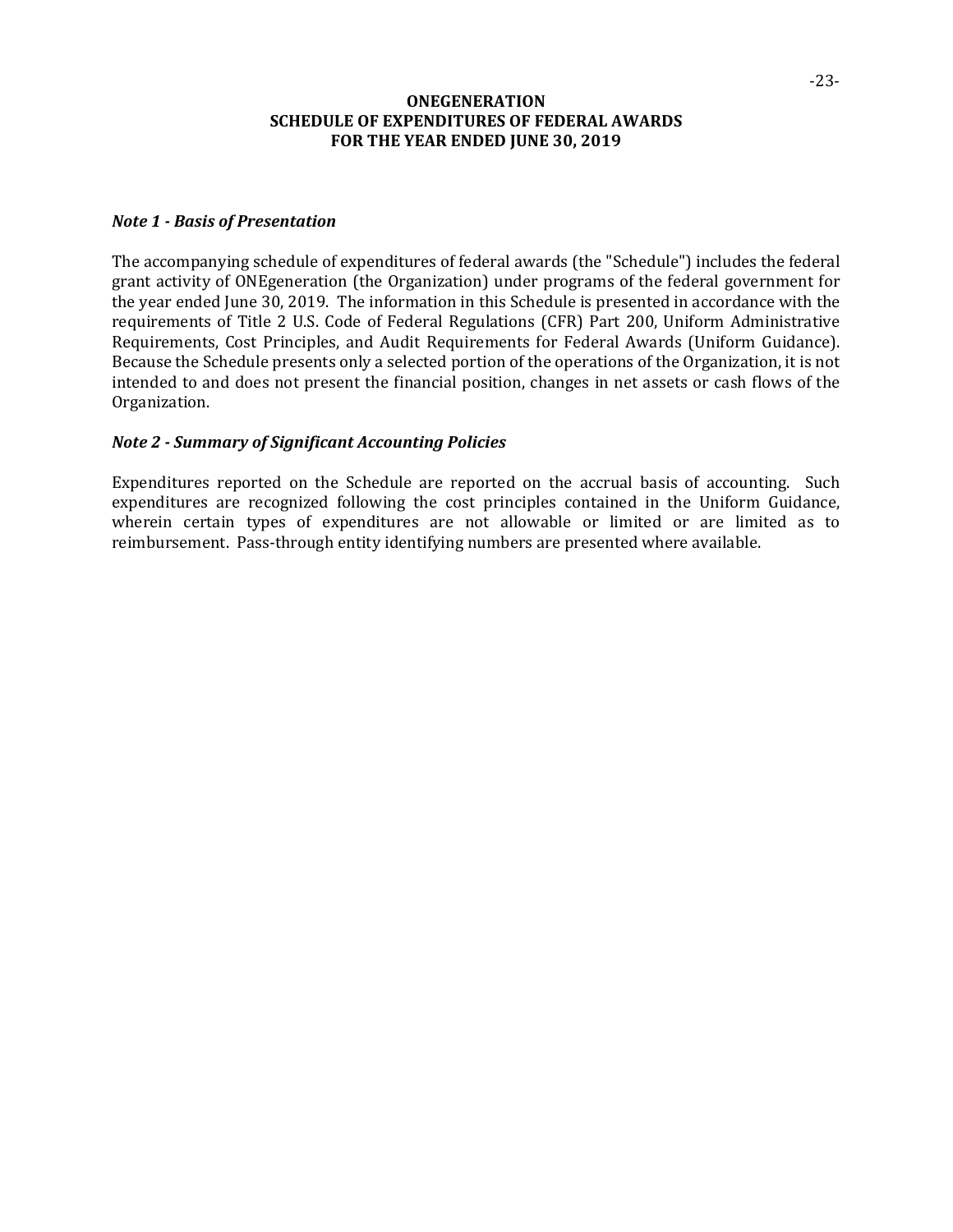

www.ozurovichandassociates.com

# **INDEPENDENT AUDITOR'S REPORT ON INTERNAL CONTROL OVER FINANCIAL REPORTING AND ON COMPLIANCE AND OTHER MATTERS BASED ON AN AUDIT OF FINANCIAL STATEMENTS PERFORMED IN ACCORDANCE WITH** *GOVERNMENT AUDITING STANDARDS*

To the Board of Directors of **ONEgeneration** Van Nuys, California

We have audited, in accordance with auditing standards generally accepted in the United States of America and the standards applicable to financial audits contained in *Government Auditing Standards* issued by the Comptroller General of the United States, the financial statements of the governmental activities, the business-type activities, the aggregate discretely presented component units, each major fund, and the aggregate remaining fund information of ONEgeneration as of and for the year ended June 30, 2019, and the related notes to the financial statements, which collectively comprise ONEgeneration's basic financial statements, and have issued our report thereon dated March 2, 2020.

# *Internal Control over Financial Reporting*

In planning and performing our audit of the financial statements, we considered ONEgeneration's internal control over financial reporting (internal control) to determine the audit procedures that are appropriate in the circumstances for the purpose of expressing our opinions on the financial statements, but not for the purpose of expressing an opinion on the effectiveness of ONEgeneration's internal control. Accordingly, we do not express an opinion on the effectiveness of ONEgeneration's internal control.

A *deficiency in internal control* exists when the design or operation of a control does not allow management or employees in the normal course of performing their assigned functions, to prevent, or detect and correct misstatements on a timely basis. A *material weakness* is a deficiency, or a combination of deficiencies, in internal control, such that there is a reasonable possibility that a material misstatement of the entity's financial statements will not be prevented, or detected and corrected on a timely basis. A *significant deficiency* is a deficiency, or a combination of deficiencies, in internal control that is less severe than a material weakness, yet important enough to merit attention by those charged with governance.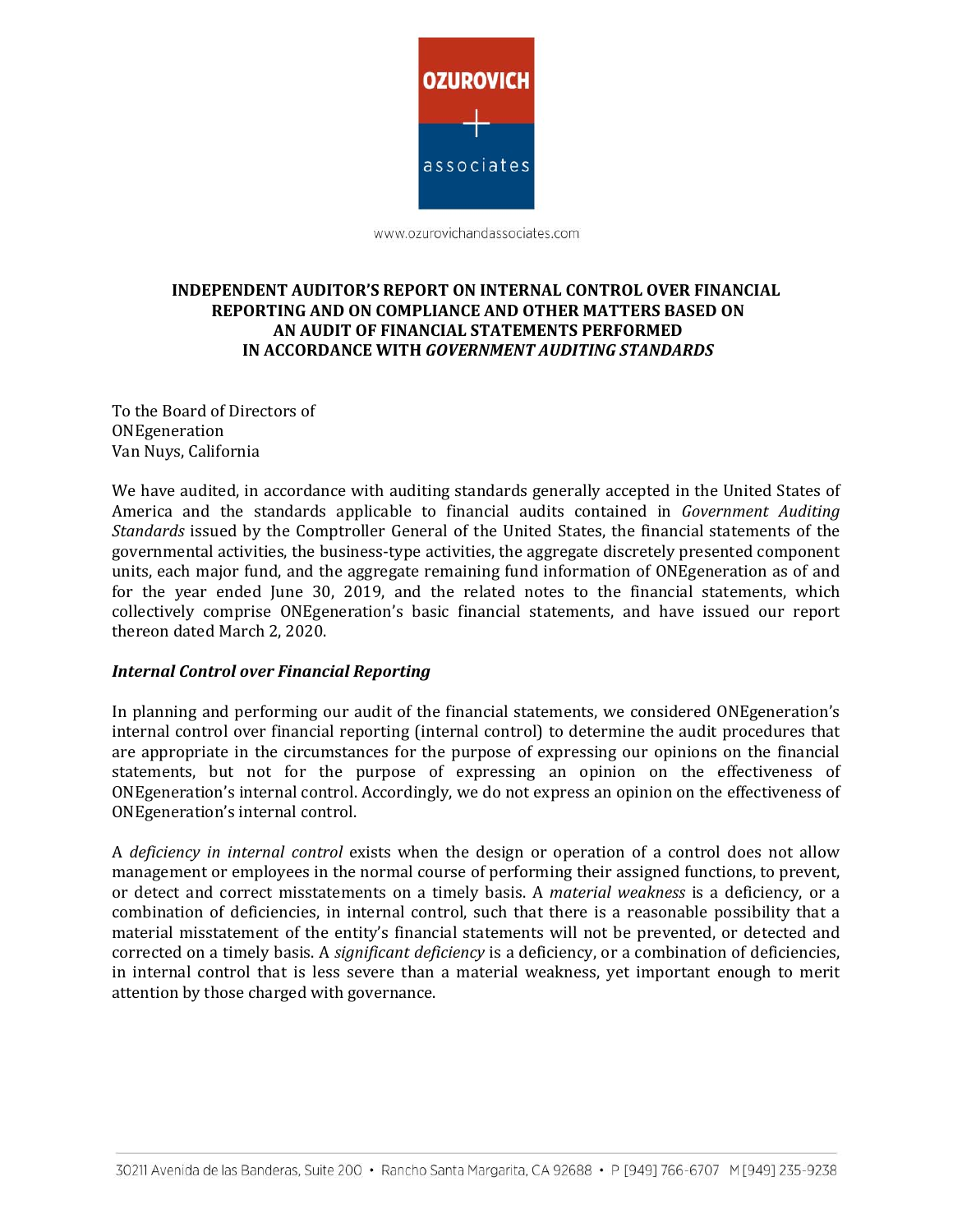Our consideration of internal control over financial reporting was for the limited purpose described in the first paragraph of this section and was not designed to identify all deficiencies in internal control over financial reporting that might be material weaknesses or significant deficiencies. Given these limitations, during our audit we did not identify any deficiencies in internal control over financial reporting that we consider to be material weaknesses. However, material weaknesses may exist that have not been identified.

# *Compliance and Other Matters*

As part of obtaining reasonable assurance about whether ONEgeneration's financial statements are free from material misstatement, we performed tests of its compliance with certain provisions of laws, regulations, contracts, and grant agreements, noncompliance with which could have a direct and material effect on the determination of financial statement amounts. However, providing an opinion on compliance with those provisions was not an objective of our audit and, accordingly, we do not express such an opinion. The results of our tests disclosed no instances of noncompliance or other matters that are required to be reported under *Government Auditing Standards*.

# *Purpose of this Report*

The purpose of this report is solely to describe the scope of our testing of internal control and compliance and the results of that testing, and not to provide an opinion on the effectiveness of the entity's internal control or on compliance. This report is an integral part of an audit performed in accordance with *Government Auditing Standards* in considering the entity's internal control and compliance. Accordingly, this communication is not suitable for any other purpose.

*Ozurovich & Associates.*



DN: cn=Matthew Ozurovich, o=Ozurovich & Associates, ou, email=matt@ozandassociates.com, c=US Date: 2020.03.02 13:02:16 -08'00'

Los Angeles, California March 2, 2020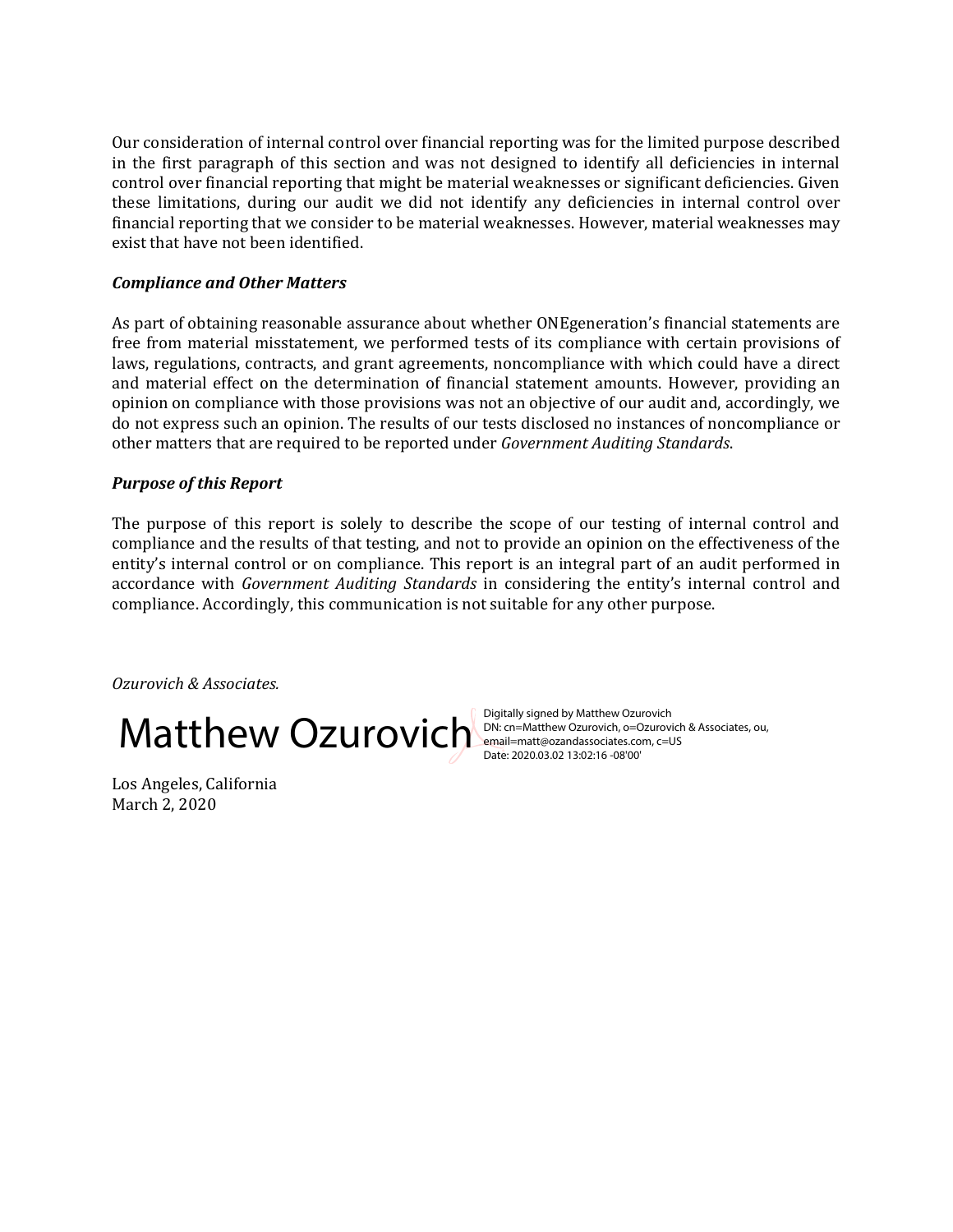

www.ozurovichandassociates.com

# **INDEPENDENT AUDITOR'S REPORT ON COMPLIANCE FOR EACH MAJOR PROGRAM AND ON INTERNAL CONTROL OVER COMPLIANCE IN ACCORDANCE WITH THE UNIFORM GUIDANCE**

To the Board of Directors of **ONEgeneration** Van Nuys, California

# **Report on Compliance for Each Major Federal Program**

We have audited ONEgeneration's compliance with the types of compliance requirements described in the *OMB Compliance Supplement* that could have a direct and material effect on each of ONEgeneration's major federal programs for the year ended ONEgeneration. ONEgeneration's major federal programs are identified in the summary of auditor's results section of the accompanying schedule of findings and questioned costs.

## *Management's Responsibility*

Management is responsible for compliance with federal statutes, regulations, and the terms and conditions of its federal awards applicable to its federal programs.

## *Auditors' Responsibility*

Our responsibility is to express an opinion on compliance for each of ONEgeneration's major federal programs based on our audit of the types of compliance requirements referred to above. We conducted our audit of compliance in accordance with auditing standards generally accepted in the United States of America; the standards applicable to financial audits contained in Government Auditing Standards, issued by the Comptroller General of the United States; and the audit requirements of Title 2 U.S. *Code of Federal Regulations* (CFR) Part 200, *Uniform Administrative Requirements, Cost Principles, and Audit Requirements for Federal Awards* (Uniform Guidance). Those standards and the Uniform Guidance require that we plan and perform the audit to obtain reasonable assurance about whether noncompliance with the types of compliance requirements referred to above that could have a direct and material effect on a major federal program occurred. An audit includes examining, on a test basis, evidence about ONEgeneration's compliance with those requirements and performing such other procedures as we considered necessary in the circumstances.

We believe that our audit provides a reasonable basis for our opinion on compliance for each major federal program. However, our audit does not provide a legal determination of ONEgeneration's compliance.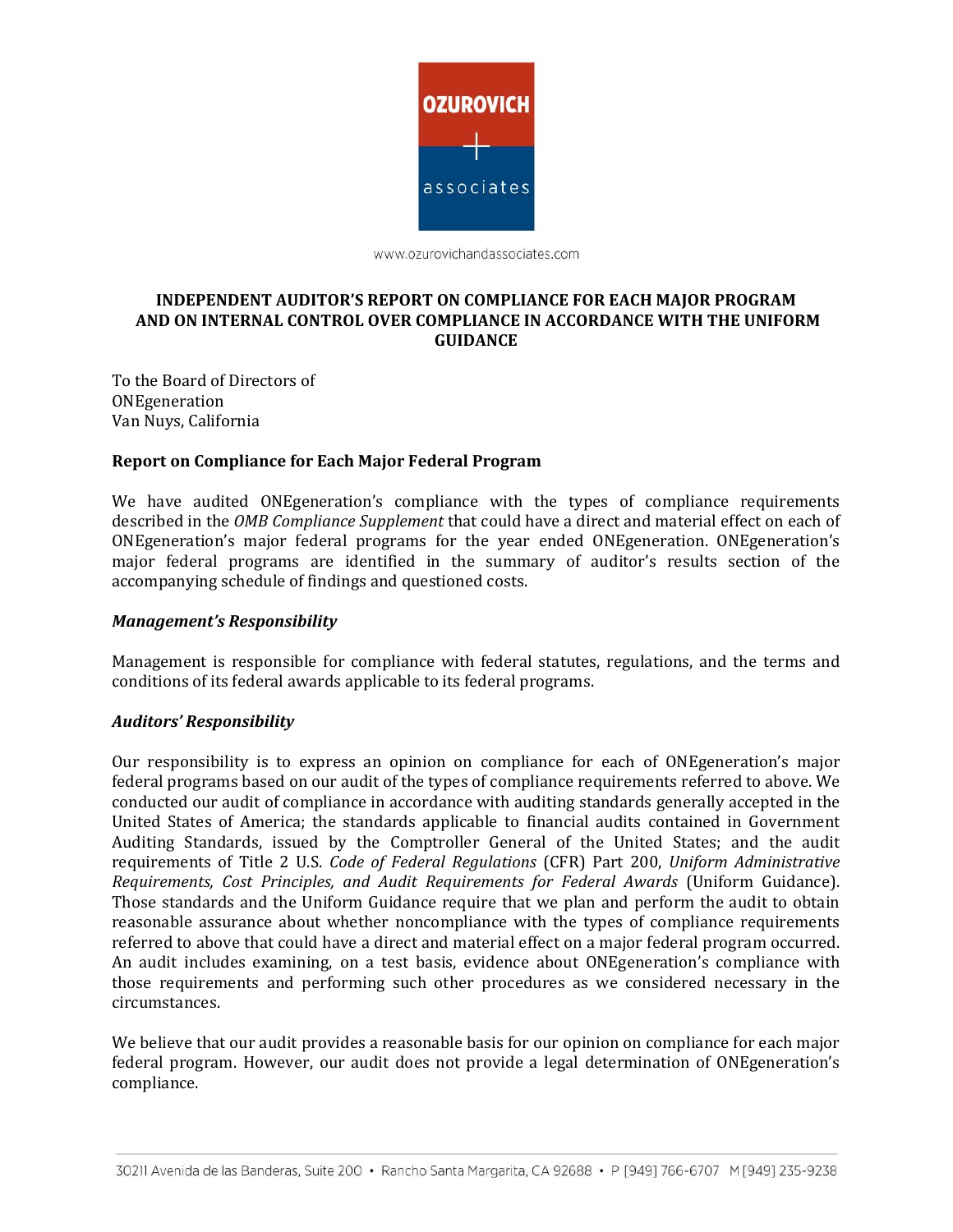# *Opinion on Each Major Federal Program*

In our opinion, ONEgeneration complied, in all material respects, with the types of compliance requirements referred to above that could have a direct and material effect on each of its major federal programs for the year ended June 30, 2019.

# **Report on Internal Control over Compliance**

Management of ONEgeneration is responsible for establishing and maintaining effective internal control over compliance with the types of compliance requirements referred to above. In planning and performing our audit of compliance, we considered ONEgeneration's internal control over compliance with the types of requirements that could have a direct and material effect on each major federal program to determine the auditing procedures that are appropriate in the circumstances for the purpose of expressing an opinion on compliance for each major federal program and to test and report on internal control over compliance in accordance with the Uniform Guidance, but not for the purpose of expressing an opinion on the effectiveness of internal control over compliance. Accordingly, we do not express an opinion on the effectiveness of ONEgeneration's internal control over compliance.

A *deficiency in internal control over compliance* exists when the design or operation of a control over compliance does not allow management or employees, in the normal course of performing their assigned functions, to prevent, or detect and correct, noncompliance with a type of compliance requirement of a federal program on a timely basis. A *material weakness in internal control over compliance* is a deficiency, or combination of deficiencies, in internal control over compliance, such that there is a reasonable possibility that material noncompliance with a type of compliance requirement of a federal program will not be prevented, or detected and corrected, on a timely basis. A *significant deficiency in internal control over compliance* is a deficiency, or a combination of deficiencies, in internal control over compliance with a type of compliance requirement of a federal program that is less severe than a material weakness in internal control over compliance, yet important enough to merit attention by those charged with governance.

Our consideration of internal control over compliance was for the limited purpose described in the first paragraph of this section and was not designed to identify all deficiencies in internal control over compliance that might be material weaknesses or significant deficiencies. We did not identify any deficiencies in internal control over compliance that we consider to be material weaknesses. However, material weaknesses may exist that have not been identified.

The purpose of this report on internal control over compliance is solely to describe the scope of our testing of internal control over compliance and the results of that testing based on the requirements of the Uniform Guidance. Accordingly, this report is not suitable for any other purpose.

*Ozurovich & Associates.*

Matthew Ozurovich Digitally signed by Matthew Ozurovich **Matthew Ozurovich** 

DN: cn=Matthew Ozurovich, o=Ozurovich & Associates, ou, email=matt@ozandassociates.com, c=US Date: 2020.03.02 13:02:31 -08'00'

Los Angeles, California March 2, 2020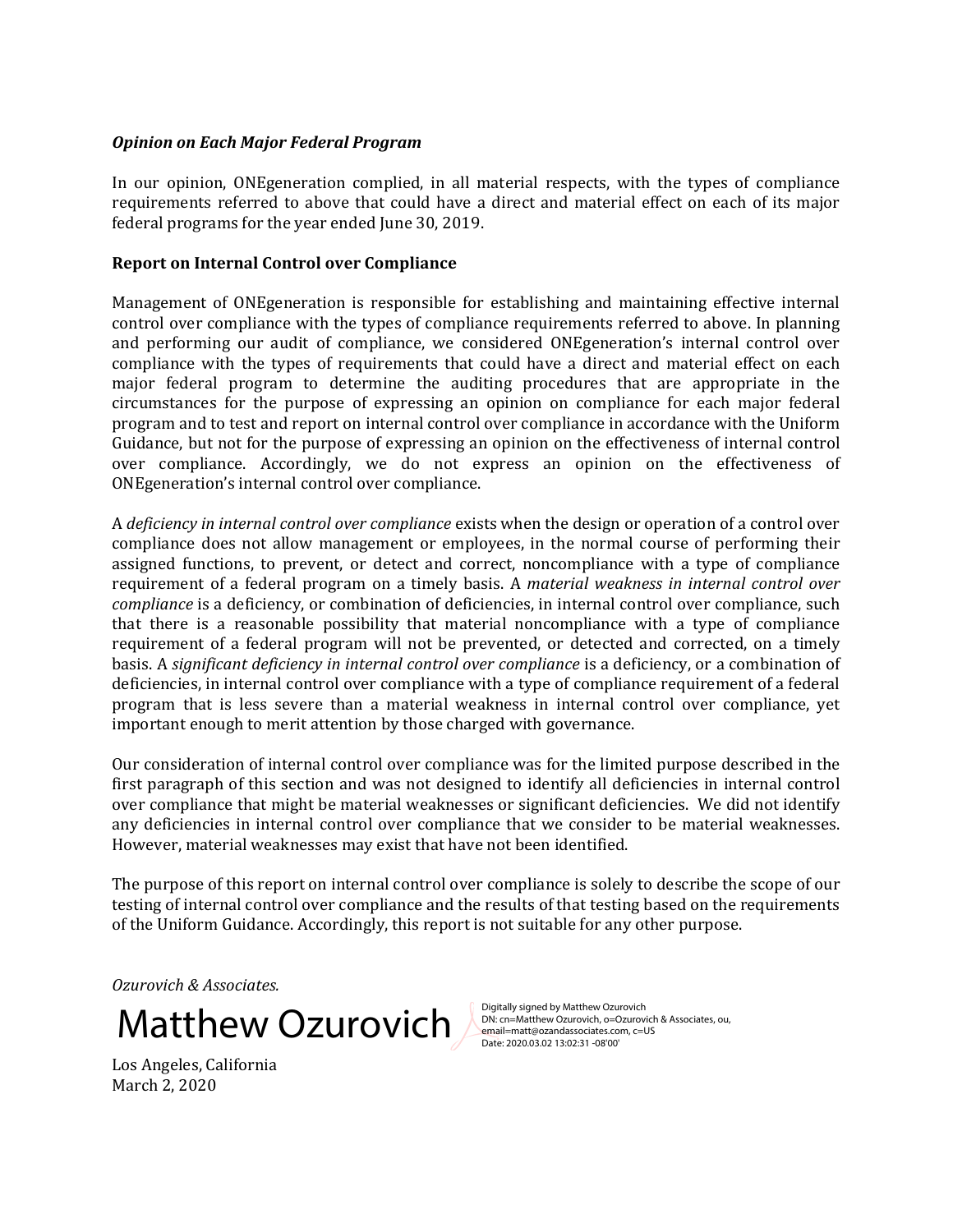#### **ONEGENERATION SCHEDULE OF FINDINGS AND QUESTIONED COSTS**

#### **PART I ‐ SUMMARY OF AUDIT RESULTS**

- 1. The auditor's report expresses an unmodified opinion on the financial statements of ONEgeneration.
- 2. No significant deficiencies relating to the audit of the financial statements are reported in the Independent Auditors' Report on Internal Control over Financial Reporting and on Compliance and Other Matters Based on an Audit of Financial Statements Performed in Accordance with *Government Auditing Standards.*
- 3. No instances of noncompliance material to the financial statements of the ONEgeneration were disclosed during the audit.
- 4. No significant deficiencies relating to the audit of the major federal award programs are reported in the Independent Auditor's Report on Compliance with Requirements Applicable to each Major Program and Internal Control over Compliance In Accordance With the Uniform Guidance.
- 5. The auditor's report on compliance for the U.S. Department of Health and Human Services Special Programs for the Aging – Title III Part B, Grants for Supportive Services and Senior Centers, Title III Part C Nutrition Services, and, the Nutrition Services Incentive Program, passed-through the City of Los Angeles Department of Aging expresses an unmodified opinion.
- 6. There are no audit findings relative to the major federal awards program for the ONEgeneration.
- 7. The programs tested as a major program were the U.S. Department of Health and Human Services Special Programs for the Aging – Title III Part B, Grants for Supportive Services and Senior Centers, Title III Part C Nutrition Services, and, the Nutrition Services Incentive Program passed-through the City of Los Angeles Department of Aging, CFDA #'s 93.044, 93.045, and 93.053.
- 8. The threshold for distinguishing Types A and B programs was \$750,000.
- 9. ONEgeneration did qualify as a low-risk auditee.
- **PART II ‐ FINANCIAL STATEMENT FINDINGS** None
- **PART III ‐ FEDERAL AWARDS FINDINGS AND QUESTIONED COSTS** None
- **PART IV ‐ PRIOR YEAR AUDIT FINDINGS‐MAJOR FEDERAL AWARD PROGRAMS AUDIT** None